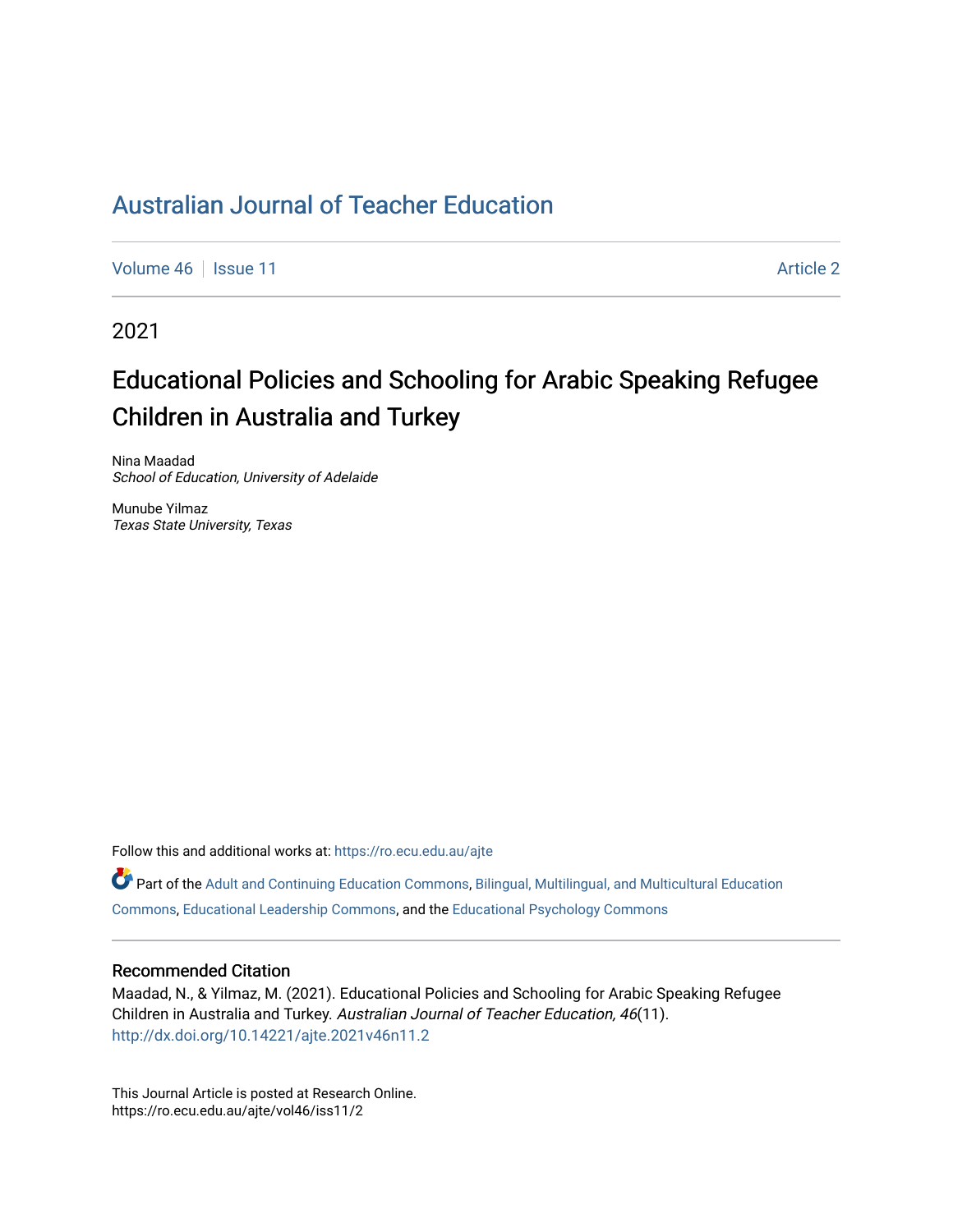### **Education Policies and Schooling for Arabic-Speaking Refugee Children in Australia and Turkey**

Nina Maadad The University of Adelaide Munube Yilmaz Texas State University, U.S.

*Abstract: This paper aims to compare refugee settlement and education policies between two geographically and culturally distinct nations, Australia and Turkey. Due to its geographical position in the Middle East, Turkey now hosts millions of refugees especially following the outbreak of the Syrian civil war in 2011. Australia also has a long history of hosting and supporting refugees from many countries and the Arabic-speaking nations are no exception. Conducting a comparative historical analysis, this study aims to fill the gap in our knowledge about the education policies and practices of both countries. Based on the expectations and needs of refugee students, it emerges that new policy practices and approaches backed by adequate academic and financial resources are required in both countries.* 

**Keywords**: Syrian refugees, education policies, Australia, Turkey.

#### **Introduction**

Refugees' right to education is protected by relevant international laws and conventions including the United Nation Convention on the Rights or the Child (UNHCR, 1989). Schooling is an important determinant of refugee students' adaptation and sense of belonging to the host country (McBrien, 2005; Olsen, 2000; Trueba, 1990). Moreover, as one of the key areas of new ideas on refugee strategy (Miliband, 2016), education policies should provide equal opportunities and support the social inclusion or integration of people from refugee backgrounds (UNHCR, 2000). According to McBrien (2005), a major obstacle for refugee education is the discrepancy between theory and practice and only a school-based assistance scheme dedicated to school contexts and teachers training can provide support for refugee children. It has been suggested that education policies incorporate insufficient teaching programs and resources, and are lacking in terms of culturally responsive pedagogy, communication with experts, and the psychological support for students. These are what cause serious problems such as high dropout rates, poor academic performance and limited access to education for refugee students (Vogel & Stock, 2015; Lopez Cuesta, 2015).

Prioritizing the education of refugee children is a critically important step in order to avoid generational catastrophe (Gladwell and Tanner, 2014) or producing what is called "the lost generation". Since it is a right enshrined by the United Nations Convention on the Rights of the Child, it is still often disrupted or destroyed by forced displacement or simply physical expulsion (Gladwell and Tanner, 2014). In a recent report released by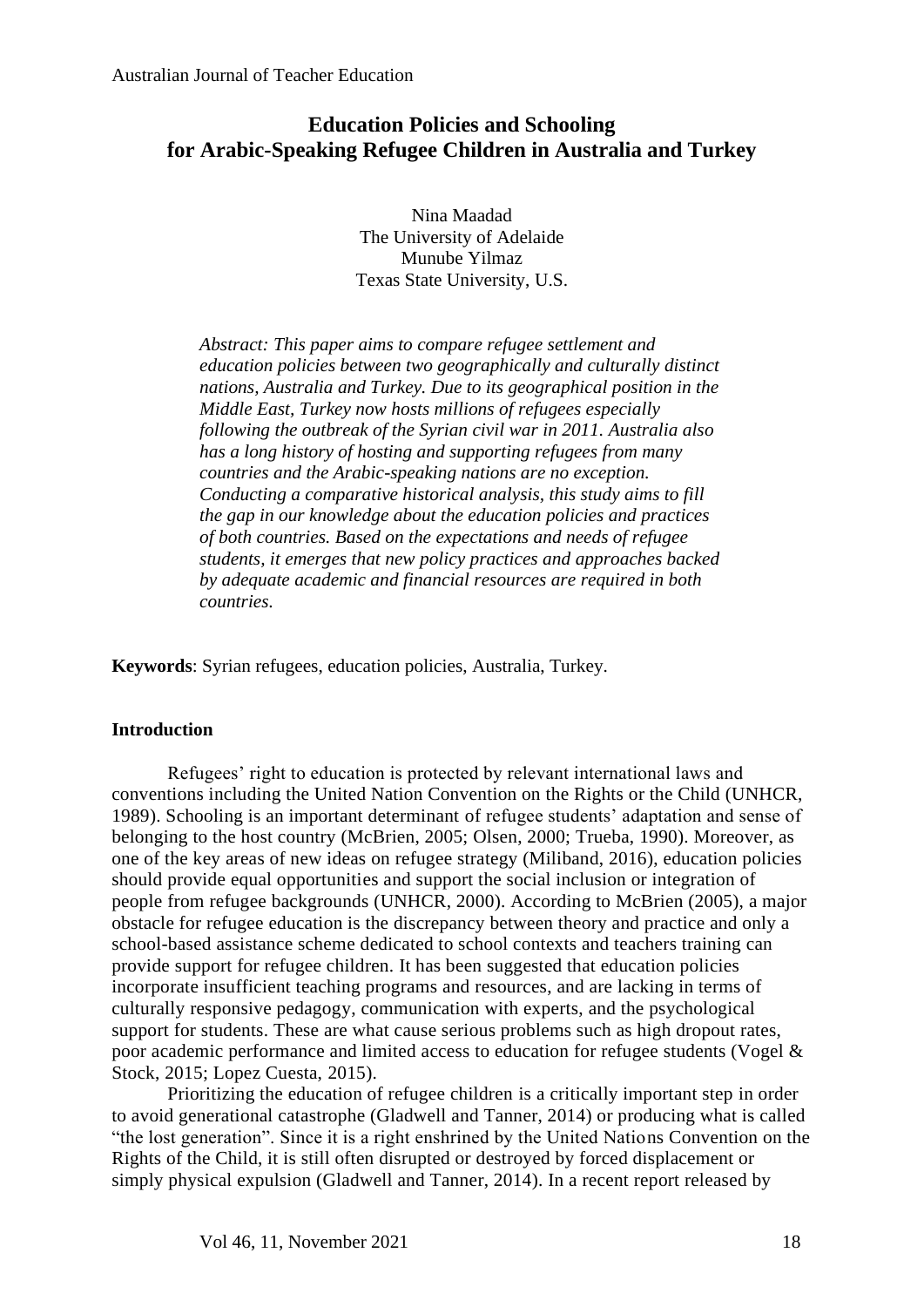UNHCR, statistics revealed that an estimated 63% of refugee children are enrolled in primary school compared to 91% of the world's children. Furthermore, approximately 24% of refugee children are enrolled in secondary school in comparison to 84% globally (UNHCR, 2019, pp. 5-6). Many challenges and disputes endangering refugee children's education have been documented over many decades and reinforced in recent years. Included here is a lack of learning and teaching resources, limited or non-existent school availability, lack of documentation, untrained or underqualified teachers, lack of support for teachers, and a host of other issues (Gomleksiz and Aslan, 2018: Koehler and Schneider, 2019: Small, 2019; UNESCO, 2018; Maadad and Rodwell, 2017; Maadad, 2020).

Migration is an increasingly important topic in economic development, and this paper looks at Turkey and Australia, on how they have developed systems for accommodating refugees and asylum-seekers, especially how they have devised education systems for the children of people who are attempting to rebuild their lives and livelihoods after escaping war-torn parts of the world. Historically, both Turkey and Australia have had histories of receiving influxes of people, but the policies of these two countries are based on the existing domestic and economic realities or agendas that certain political parties want to pursue. A country's migration policies and especially the contexts in which they receive refugees should ideally give these people the opportunities to earn higher incomes, access knowledge, gain valuable skills, and send remittances back to the home country. Refugees not only can find safety in their host countries, they can also find opportunities to build their livelihoods.

Australia and Turkey represent two very different countries dealing with the education of refugee and asylum-seeking children, and so substantial comparisons can be made on their policies, procedures, experiences and the trajectory of Arabic-speaking people's stay (or otherwise) in all nations. To evaluate and better comprehend the education policies for refugees devised and implemented in Australia and Turkey, the research question asks: "what are the differences and similarities in educational policies/ useful strategies for Arabic-speaking refugee children in the two culturally and linguistically different countries?" This research question seeks to find answers to the following:

- 1. How is refugee children's education funded in both countries?
- 2. What are the host country's language learning policies and strategies for refugees?
- 3. How is course content organized for refugee education? and
- 4. What are the extra-curricular activities for refugee students?

#### **Methodology**

In this study, we conducted a comparative historical analysis to examine and compare the policies that both countries have implemented for refugees' education. Using document analysis which is a systematic process involving review of documents to get a clear understanding, we aimed to develop better knowledge on the differences and similarities (Bowen 2009; Corbin and Strauss, 2008; Rapley, 2007). Referring to the documentary sources, we established a set of criteria for assessing education and education policies on refugees before conducting a systematic review. Based on the research problem and rationale, official documents, policy consultations, political statements, decisions and legislation by federal state governments, and newspapers related to refugee education were examined. The data analysis procedure included reading, analyzing and interpreting relevant information and printed documents (Silverman, 2000). We conducted content analysis to organize the information under categories related to the research problem (Bowen, 2009). To improve the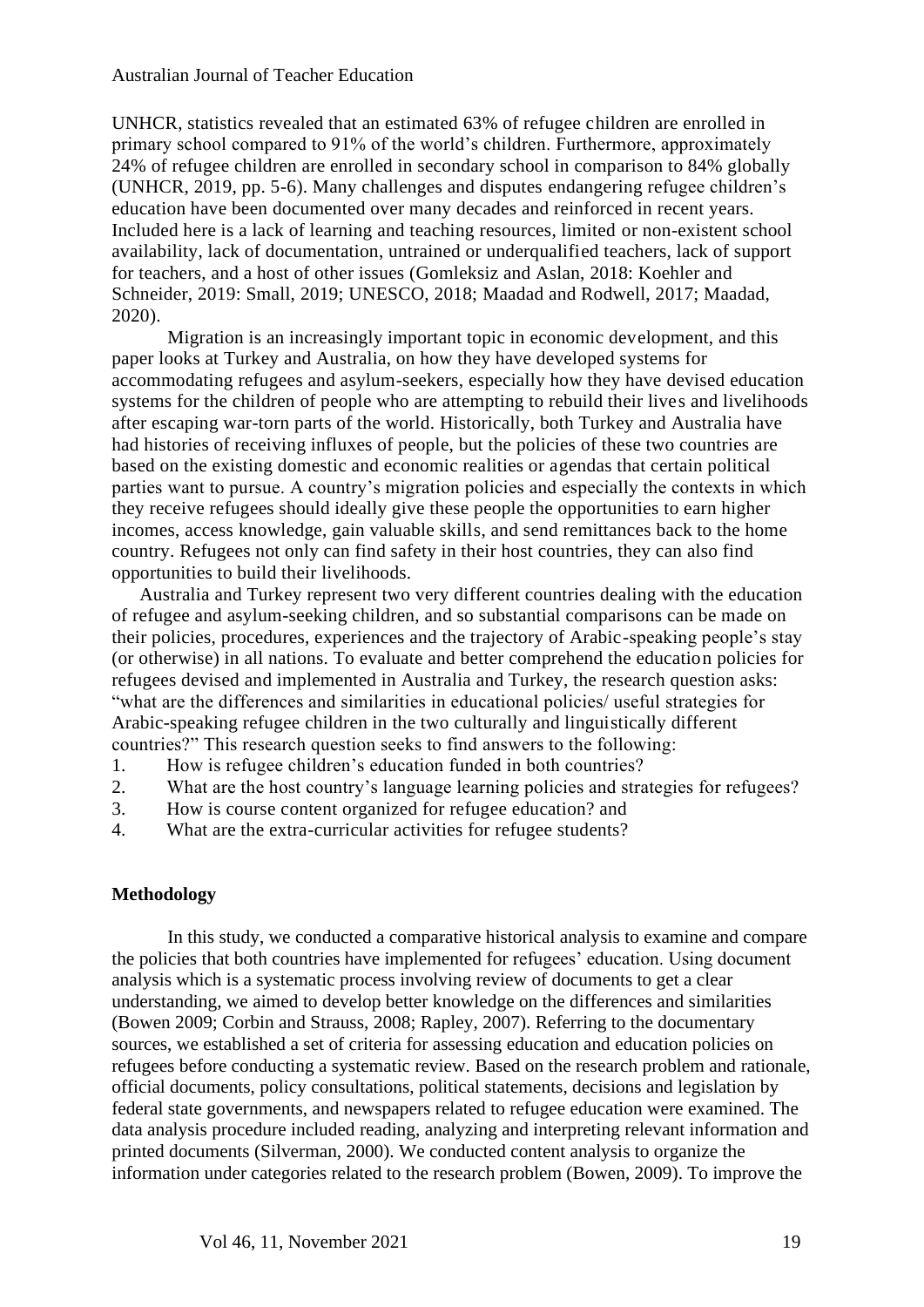reliability of the study, some regulations and policies cited in official documents were evaluated.

Data analysis in qualitative research includes the stages of data preparation, organization, and coding of these data and transforming the codes into themes (Creswell, 2015). Content analysis as the investigative method chosen for this research. The data are examined in detail whereby the similar ones are brought together, and interpreted under certain themes (Creswell, 2015). In this study, the data obtained by the official documents, policy consultation, political statements, decisions and legislation by federal state governments, and newspapers were analyzed in four stages: 1. coding the data, 2. determining the categories of the coded data, 3. organizing the codes and themes, and 4. interpreting the findings (Creswell, 2015). First, the data were read in detail, noting the important places, and then coded according to what the existing literature on refugee education, educational and language learning policies for refugees, and teaching refugee students in Australia and Turkey highlighted. Sentences and paragraphs related to each other were combined under the same code, and then these codes were grouped into separate categories according to their similarity. Based on our research questions, we established four main categories: "educational policies", "language learning policies", "funding sources", and "teaching".

#### **Refugee Policies in Turkey**

Throughout its long history, Turkey has experienced many dramatic movements of people from different regions. During the Ottoman Empire, many Muslims and non-Muslims from various places including Spain, the Balkans, the Crimea, Egypt and elsewhere migrated to Turkey for political, economic and religious reasons (Latif, 2002). Following the establishment of the Republic of Turkey after the First World War, it continued to deal with mass migration especially from the war-torn Middle East as well as from Africa and Asia (Aras and Mencütek, 2015). By the 1990s, due to its geographical position between Europe and Asia, Turkey became a transit country for irregular migrants and asylum-seekers originating from neighboring countries searching for a better life in Europe or elsewhere (Icduygu, 2014).

Turkey has three fundamental legal sources for its refugee policy. The first and oldest is the 1934 Law on Settlements which defines the conditions of being refugees and immigrants in Turkey. Base on this law, people who are of Turkish origin and culture including Turks, Albanians, Circassians, Kazaks, Kyrgyz, Turkmens, Pomaks, Uzbeks, Uyghurs, and Tartars can settle in or receive refugee status in Turkey, temporarily (Kirisci, 2001). The second major legal source comprises the 1951 Geneva Refugee Convention and 1967 Protocol which Turkey ratified as one of the first signatory countries. Keeping the geographical limitation option means Turkey provides full refugee status only for asylumseekers escaping from upheavals in Europe and other parts of the world. Also, Turkey grants the right for other asylum-seekers to stay in the country until resettlement in a third country can be arranged (Kirisci and Karaca, 2014). The last legal source concerned with the refugee policy is the 1994 Asylum Regulation law which governed the status of refugees from outside of Europe, and who were temporary asylum-seekers until their resettlement in a third country. Based on this regulation, the UNHCR is responsible for identifying the refugees' status, protecting their rights, and providing solutions for non-European asylum-seekers.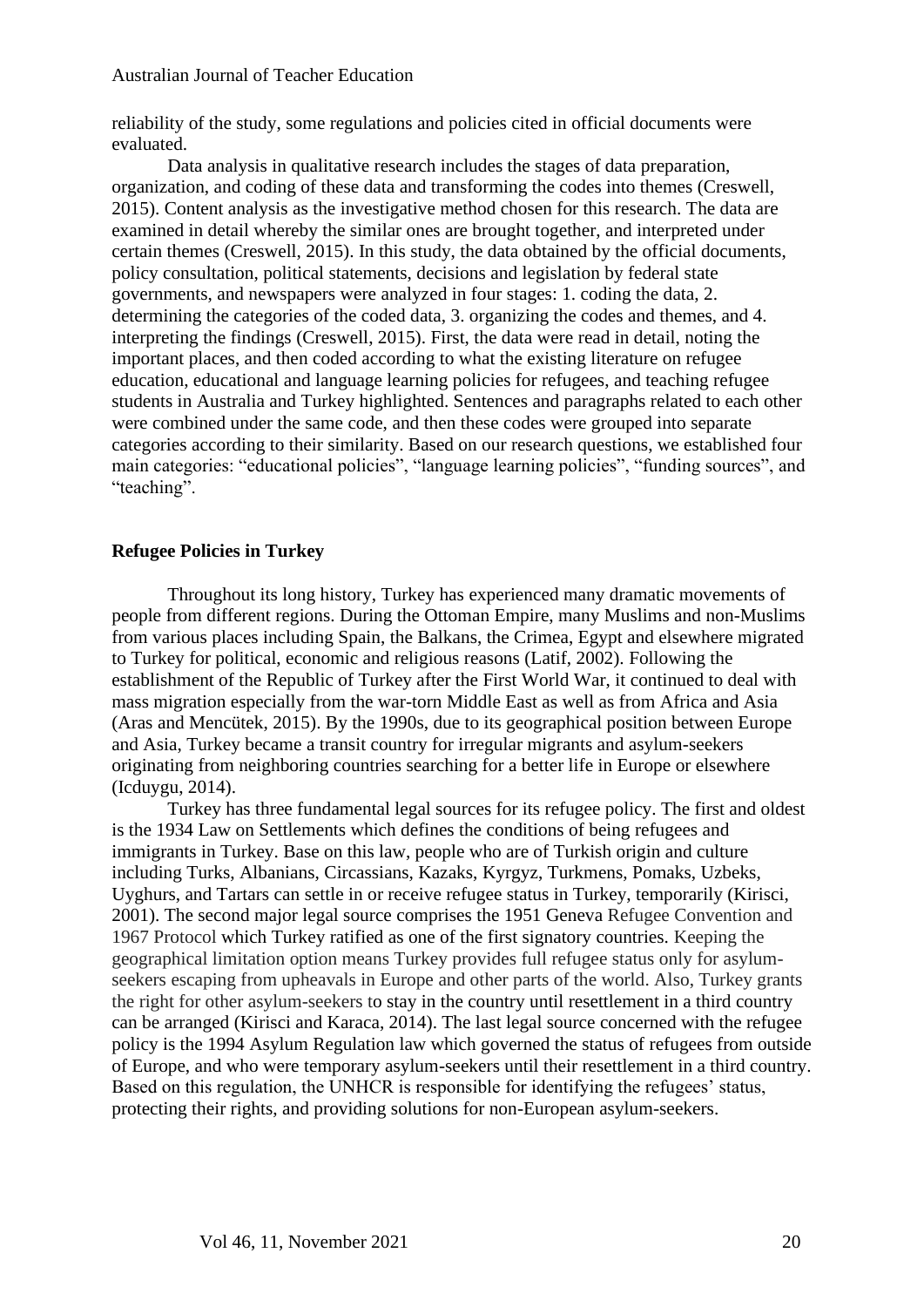#### **Policies for Syrian Refugees in Turkey**

As a country with approximately 5 million refugees (BM, 2019), Turkey is the world's largest refugee hosting country. Most of these refugees are Syrians (3.6 million) who started to arrive there in 2011 due to the increasingly destructive civil war. Of the 54% total number of Syrian refugees throughout the world, Turkey had the largest population in 2017 while Lebanon currently hosts 15.7% (UNHCR, 2020). Based on the "open door policy", Turkey welcomed all the Syrian refugees escaping from their country's war and political crisis. At the start of the crisis, since Turkey shares long historical, cultural, and religious connections with the Syrians, it accepted them as guests rather than legal refugees. Considering Syrians will have to remain for longer than they possibly intended, Turkey implemented some regulations and legislation to establish an effective asylum system that reflected international standards. The Ministry of the Interior confirmed a "Temporary Protection Policy (TP)" in November 2011 at a UNHCR conference in Geneva. This particular regulation provides temporary asylum status for the Syrians until they are resettled in a third safe country. After they have acquired identity cards and social support, Syrians are accepted in Turkey based on their legal status.

Referring to the first asylum law, the Turkish government approved the Law on Foreigners and International Protection (LFIP) in April 2013 so that a comprehensive legal framework for asylum-seekers could be set up. In terms of protecting their rights, LFIP is a policy whereby refugees can gain access to free healthcare, education and social services in Turkey. In the following year, as the main government authority in charge of policy-making, General of Migration Management (DGMM) was implemented to oversee situations involving the mass arrival of refugees (Ineli-Ciger, 2016).

The Temporary Protection Regulation which operates under Article 91 of the LFIP went into effect on 22 October 2014. The Turkish Council of Ministers was responsible for assigning rights and requirements to those who are eligible for temporary protection. By ratifying LFIP, this Turkish agency had the responsibility of developing policies. Article 91 of the LFIP states: "Temporary protection may be provided for foreigners who have been forced to leave their country, cannot return to the country that they have left, and have arrived at or crossed the borders of Turkey in a mass influx situation seeking immediate and temporary protection". With further reference to the LFIP, Syrians can take advantage of social and financial support systems offered by the government and other organizations such as the Social Assistance and Solidarity Foundations (SASF), Emergency Social Safety Net (ESSN), and Social Service Centers which are administered by the Provincial Directorates of Family and Social Policies (UNHCR, 2015). Including a few new regulations, LFIP provides the right to work and long-term residency permits to Syrians for at least eight years. Furthermore, Syrians who obtained a permanent residence permit can get all the rights of a Turkish citizen except voting, being elected, and importing tax-free vehicles into the country (Icduygu and Simsek, 2016).

#### **Education Policies for Refugees in Turkey**

Based on the Constitution of the Republic of Turkey, all children including those of foreign nationality have the right to a free "basic education" in public schools up to grade 12 (Turkish Ministry of National Education, 2015). Under the auspices of the National Education Basic Law No. 1739, the Ministry of Education controls basic education in both public and private schools from preschool to higher education. Based on the standard curriculum run by the Ministry of National Education, while public schools in Turkey are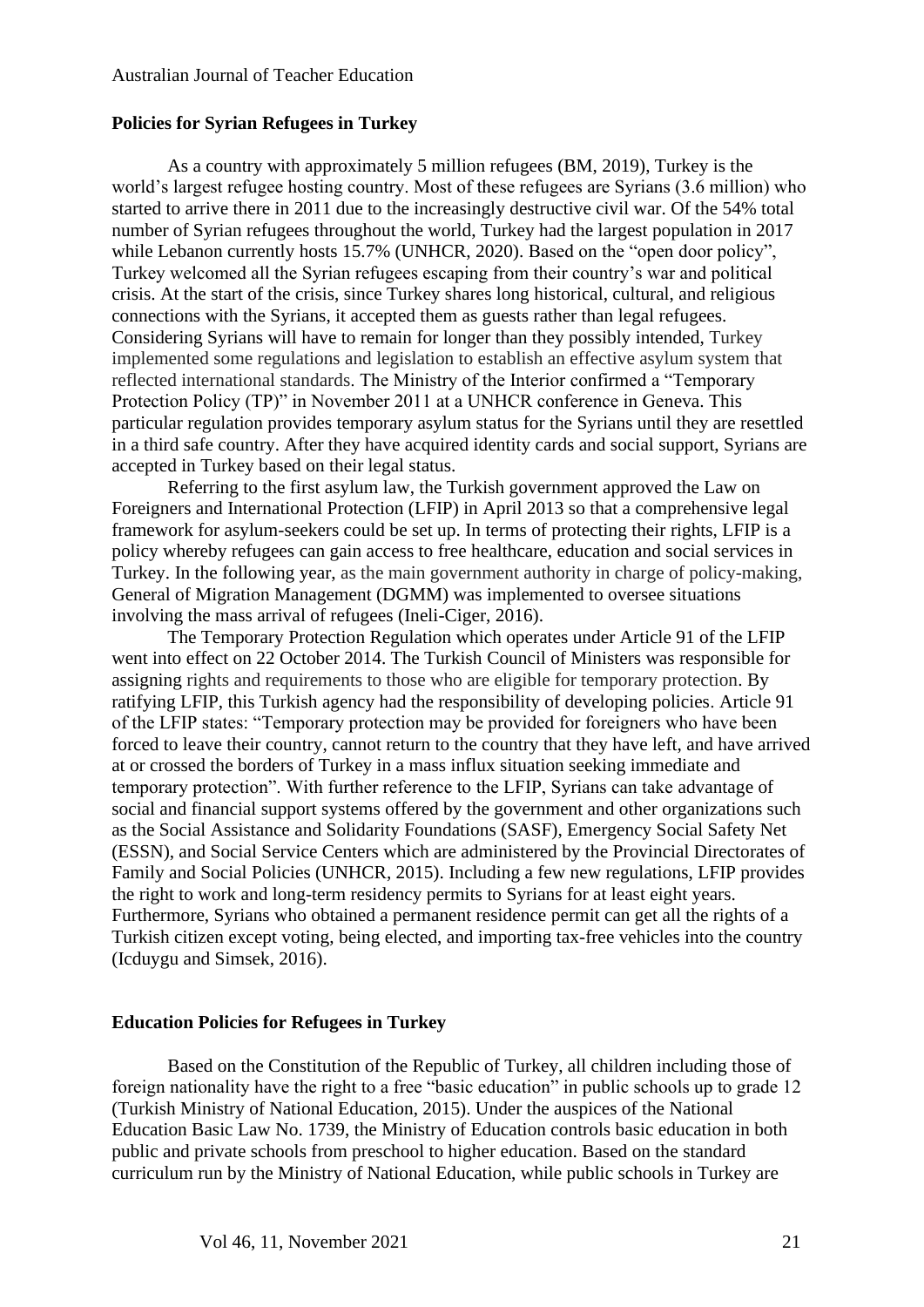free, private schools are fee-paying institutions. Higher education in Turkey in both the public and private sector universities is controlled by the Higher Education Council of Turkey (Tansel and Bircan, 2006). On the subject of the increasing refugee population, education policies and services for foreigners are now garnering much more interest in Turkey (Icduygu ve Simsek, 2016; Coskun and Emin, 2016), given the longevity of the crisis in Syria.

By January, 2020, 63.3% of the 1,820,172 school-age children from refugee backgrounds received an education in Turkey. 98.4% (648,108) of refugee children who go to school are registered in legal education institutions operated by the Ministry of National Education. Given that education is a significant contributor to saving Syrian children from becoming another 'lost generation', for this reason Turkish national education policies and procedures are being developed by educators, government bureaucrats and civil society organizations to meet the learning needs of refugee students (Dallal, 2016). The Turkish Ministry of Education released an outline in 2013 that highlighted its responsibility to provide learning opportunities for Syrian refugee children. On this basis the responsibility to arrange the curriculum for Syrian students is that of the Ministry of Education of the Syrian Interim Government. The plan also states that Syrians who graduated from high school and passed the exams enabling them to enroll in university in Syria can now register in Turkish universities. In 2014, the government passed the "Law on Foreigners and International Protection" relying on the outline announced in 2013. As a legal framework, the law identified the function and implementation of protection policies including free education, healthcare, and social assistance for refugees in Turkey (Ineli-Ciger, 2016).

With regard to the Law on Foreigners and International Protection, the government approved its "Temporary Protection Legislation" in 2014, which indicated that all subjects related to the education of refugee students at primary and secondary schools are planned by the Ministry of National Education (Aras and Yasin, 2016). Under the aegis of the Turkish Ministry of Education the circular known as "Education Services for Foreign Nationals" was ratified on 23 September 2014 as the first comprehensive government policy examining the education of students from refugee and immigrant backgrounds. Organizing all the policies as a standard, the purpose of the circular is to lead and design the process to ensure education services are made available for all refugee children living inside and outside of the camps. Regarding the circular, Ministerial and Provincial Commissions release reports associated with the education needs of foreigners and ensure that international organizations, public and civil society institutions work together properly and efficiently, and are effective in what they do. Additionally, since the responsibility of leading and carrying out the application process for education services is that of the Provincial Commissions, they must ensure that learning institutions that refugee students attend reflect their enrolment status (Icduygu ve Simsek, 2016; Seydi, 2014). As a particular government entity, the Immigration and Emergency Education Department which is part of the General Directorate for Life-Long Learning began operating on May 16, 2016. The function of this department is planning, organizing, implementing and directing the education system during extraordinary circumstances encompassing immigration.

Children from refugee and asylum backgrounds and now living in Turkey can access education in three ways: firstly, public schools and private schools (like all Turkish citizens); secondly, Temporary Education Centers (for Syrians) inside or outside of refugee camps; and thirdly, education programs run by non-government organizations (Apaydin, 2017; Bircan and Ulas, 2015; Tosten and Toprak, 2017; UNICEF Türk, 2018). Operated by the Ministry of National Education, the education system in the country's public schools is delivered through the curriculum in three stages: primary school, secondary school and high school. Refugee students without a resident permit can enroll at these schools in their province of residence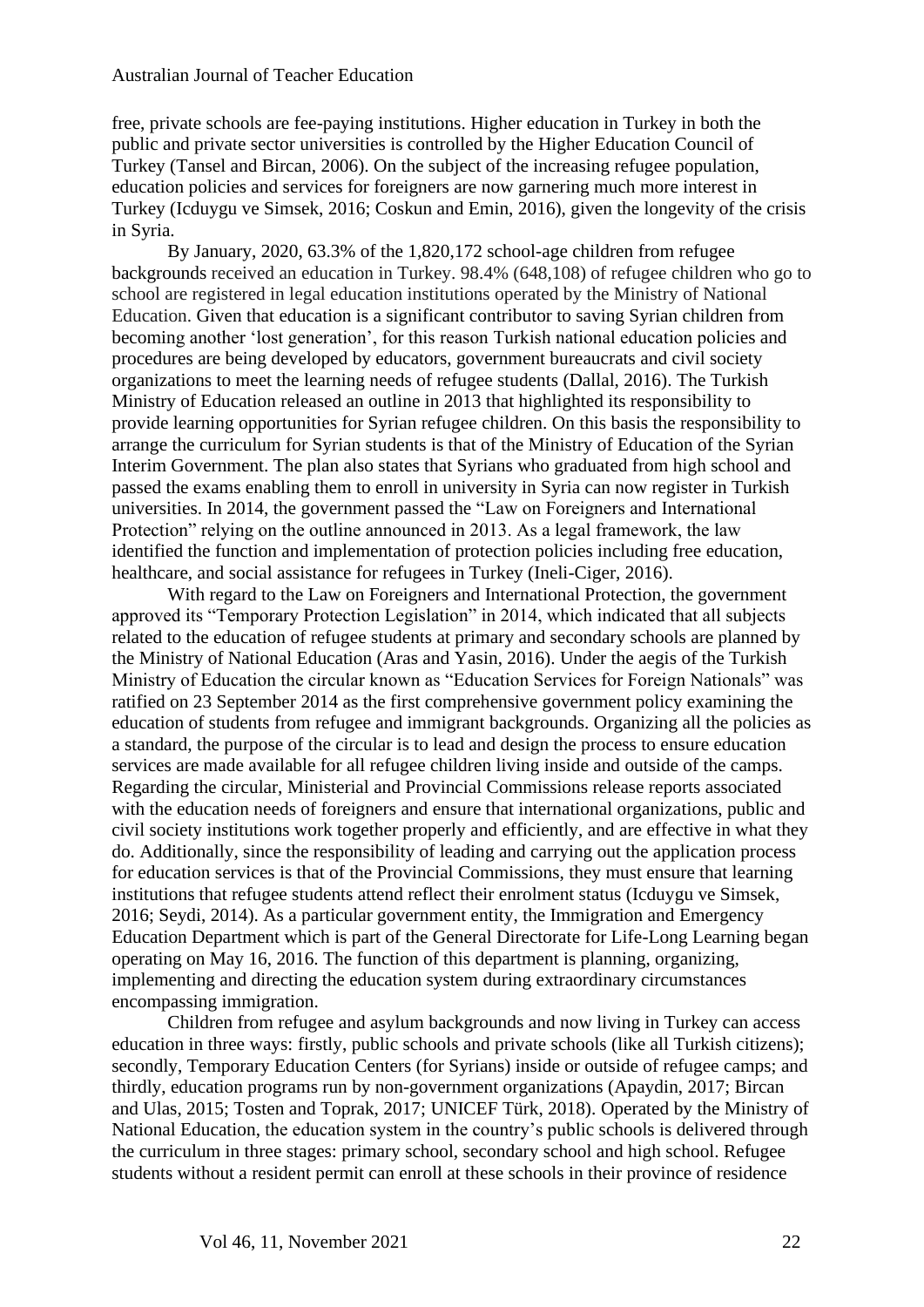with a Foreigner ID Card or Temporary Protection Identity Document. Children from refugee backgrounds have full access rights to education and are registered in the e-school system as Turkish children do. The second option in which to access education is through the Temporary Education Center, which is available for Syrian refugee students. Although most of these centers are permanently closed, some are still functioning and offer 10,720 refugee children (1.57%) access. Temporary Education Centers which are located inside and outside of the camps implement the Syrian curriculum and this is done by Syrian voluntary teachers in the Arabic language (Karakus, 2019; Dorman, 2014).

The Turkish government is aiming for a gradual transition of the students in TEC and to put these children into the standard public schools to consolidate their integration into Turkish society (Tosten et al., 2017). Education in TECs will continue for the current students but new students will not be accepted and they will be required to enroll at formal Turkish schools. Consequently, the number of Syrian students enrolled has risen from 155,852 (2017) to 655,075 out of 1, 047,536 by the end of 2018 (Life-Long Learning, 2018). The third option for refugee students to access education is charitable organizations, institutions, and foundations. As an example, under the Presidency of Religious Affairs, the Center for Women, Family and Youth started a project to support refugee girls who had to leave their schooling and provided an opportunity to return to schooling. Moreover, children from refugee backgrounds in Turkey can attend conferences, vocational, art, and language courses that are run by government or nongovernment organizations. They are also able to attend high school and open education vocational high schools (Hayat Boyu Ogrenme, 2018).

Students from refugee backgrounds in Turkey have the opportunity to go to university regardless of the high school they graduated from. Students who pass the accreditation exams (baccalaureate) and YÖS - an exam for foreign students - can go to a Turkish university. Based on the students' exam scores, universities provide scholarships from the Turkish government, Presidency for Turks Abroad and Related Communities, and other nongovernment organizations. The students who attended education institutions as undergraduates, postgraduates or higher receive diplomas are accredited by the Ministry of Education and the Council of Higher Education (Aras and Yasun, 2016).

#### **EU and UNICEF Funded Projects on Refugee Education in Turkey**

Based on the integration of students from refugee and asylum backgrounds into the Turkish school system, government and nongovernment agencies including international organizations carry out a range of policies. There are two international organizations supporting the Syrian refugees, the EU and UNICEF. As part of the agreement between the EU and Turkey in 2016, the EU stated its agreement to provide financial support (3 billion Euros) to end the irregular migration from Turkey to Europe. Based on the Facility for Refugees in Turkey (FRIT), the EU Delegation assigned 500 million Euros of this amount to the refugees' education (European Commission, 2016). In partnership with the EU, the National Ministry of Education implemented an expedited Turkish language program for students from refugee backgrounds who had to leave school and their peers behind. In terms of teaching Turkish, part-time teachers graduating in Turkish Language and Literature courses help children from refugee backgrounds in public schools and Temporary Education Centers. At these institutions, there are six Turkish language levels (from beginner to advanced) offered to refugee children, one that follows the curriculum in Turkish such as for Science and Math (Eyüp et al., 2017). In partnership with UNICEF, the National Ministry of Education conducted a program to help children who have never enrolled in an elementary school or left behind their peers for at least three years (MEB, 2016a).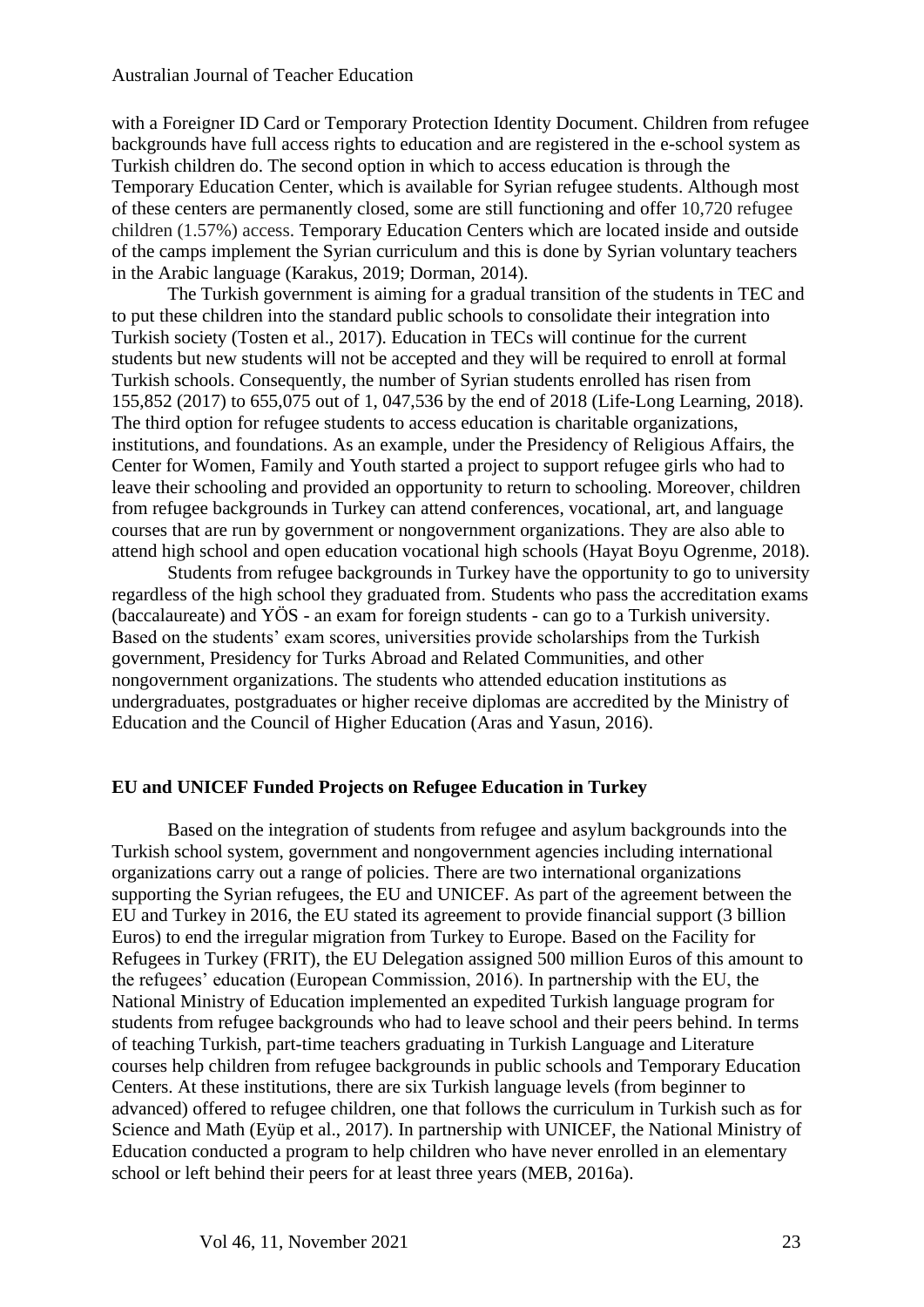Another EU-funded project is Promoting Integration of Syrian Children into the Turkish Education System (PICTES) which is coordinated by the Immigration and Emergency Education Department under the Ministry of National Education. Within PICTES, 90 million Euros were allocated to promote healthcare, psycho-social support, and education of the Syrians living in Turkey. Implemented in 23 provinces where most of the Syrians were living, the project granted Syrian children the right to learn Turkish and Arabic language courses, transportation services, educational materials, mentoring and counseling services. For this particular project to work, apart from Turkish and Arabic teachers, counselors, security and cleaning personnel, and 7400 individuals were recruited (Coskun et al., 2017). As part of the PICTES strategy, principals, assistant principals, and the teachers employed by the MoNE went into a training program in 2017 on how to educate refugee children from diverse backgrounds.

Through the World Bank and German KfW Development Bank, 200 million Euros were assigned by the EU to support the construction of schools for Syrian students. Based on the reports of the Ministry of Development, Turkey needs an extra 26,615 classrooms for the education of the Syrian students. The EU offered to construct 2,510 (105 schools) for 2017- 2018 but classrooms did not become available due to some bureaucratic obstacles. Based on the cooperation between the Ministry of Education Directorate General for Teacher Training and Development and UNICEF, 514 Syrian teachers underwent a period of training based on the pedagogical methods, classroom management strategies, and psycho-social support systems provided by 21 academicians for two weeks in 2015-2016. Furthermore, due to the cooperation between UNICEF and the Turkish Post, Telegraph and Telephone (PTT) directorate, \$150 (inside camps) and \$220 (outside of camps) were allocated on a monthly basis to Syrian volunteer teachers at the schools operated by the Ministry of National Education. As another international organization supporting refugees' education in Turkey, the UN High Commission for Refugees (UNHCR) dispenses educational and learning materials to Syrian students (Coskun et al., 2017).

#### **Education Policies for Refugees in Australia**

Australia's refugee program is at least 170 years old and in fact, the first group of refugees were probably the Lutherans who settled in the fledgling South Australian colony from 1839 onward, and who had fled the restrictions imposed on their faith in Prussia. Throughout the remainder of the nineteenth century other settlers such as Poles, Hungarians, and Italians left places where religious and political persecution had occurred. Following federation in 1901, Australia continued to permit refugees to arrive as unassisted migrants, on the condition of meeting certain restrictions documented in the Immigration (Restriction) Act 1901. This was the cornerstone of the 'White Australia' Policy. Small numbers of Greek, Russian, Armenian, Jewish, Bulgarian and Assyrian refugees were able to settle in Australia after proving they met the government's migration criteria. Between 1933 and 1939, more than 7,000 Jews escaped Nazi Germany and were settled in the country and in 1937, the first refugee settlement support services were established by the Australian Jewish Welfare Society with financial help from the Australian federal government (Shoah Resource Center, n.d.; Rutland, 2005).

As the sixth largest country in the world and a continent all to itself, Australia comprises nine states and territories spread over 7.6 million  $km<sup>2</sup>$ . Australia is now home to more than 25 million people and of these, more than one quarter were born overseas (Australian Bureau of Statistics, 2018). Since 1945, when the first Department of Immigration was created, approximately 7 million permanent migrants have settled in the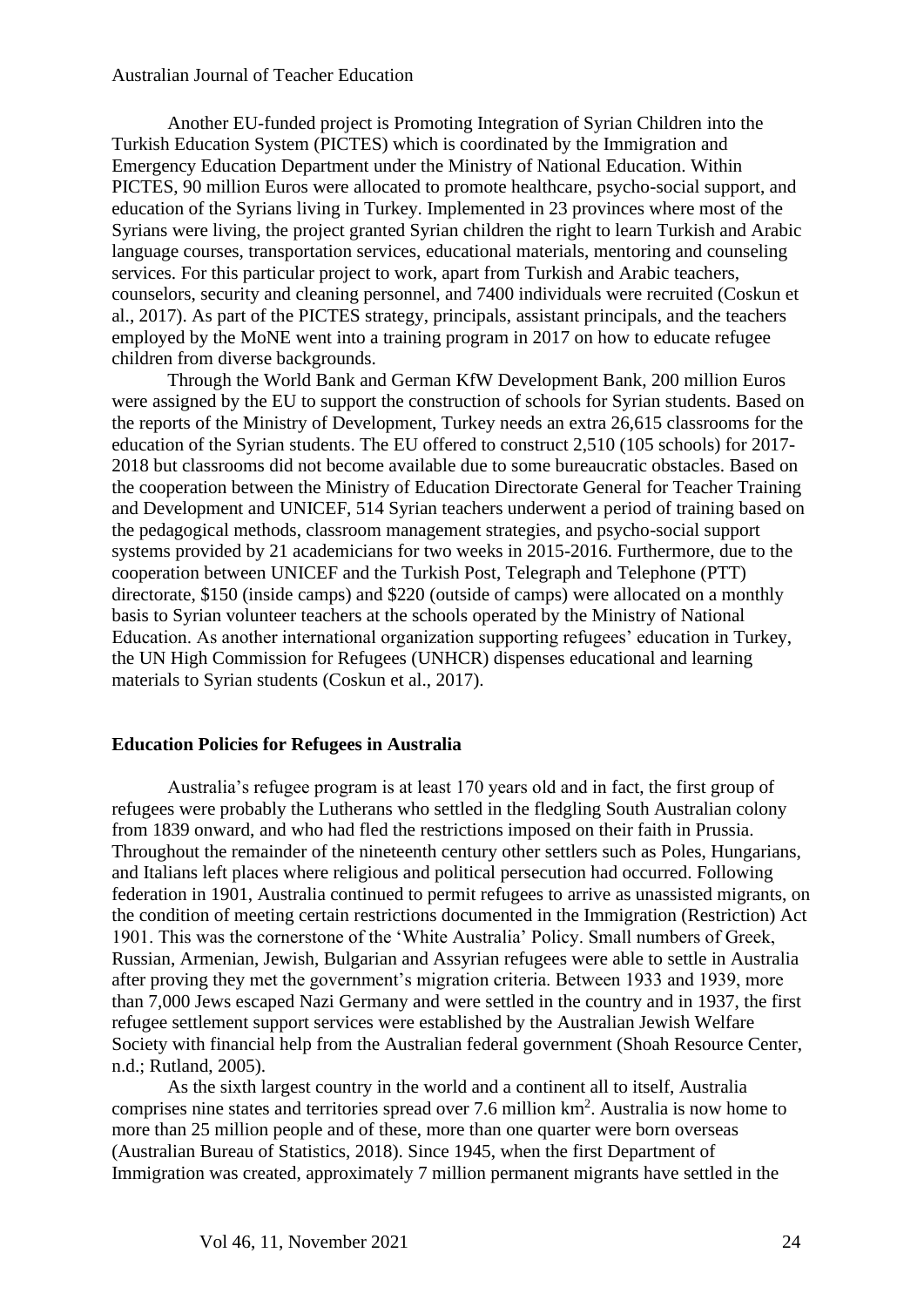country and built new lives. A decade ago the Department of Immigration and Citizenship noted the contribution of immigrants from many parts of the world to Australian society, culture and prosperity; their efforts marked 'an important factor in shaping our nation' (Phillips et al., 2010). However, despite the fact that Australia is regularly described as a 'nation of immigrants', much confusion and misinformation exists in politics and the wider society regarding how many permanent migrants Australia has accepted. Publicly available statistics on both permanent and temporary migration are often used interchangeably and/or incorrectly. In terms of numbers, no official statistics were actually retained concerning refugee settlement from 1901 to 1948. Nonetheless, the Australian Parliamentary Library estimated that Australia from July 1948 to June 1977 period received 269,266 assisted humanitarian arrivals. This was augmented by another 33,000 unassisted humanitarian arrivals. Since the Refugee and Humanitarian Program began operating in 1977, Australia up to 2012 had received 392,538 offshore refugee and humanitarian entrants and issued 42,714 onshore protection visas (Refugee Council of Australia, 2012).

Australia's Labor government in the immediate aftermath of World War II embarked on a much more ambitious refugee program, the goal being to meet employment shortages in a growing economy and to increase the country's population ('populate or perish'). In July 1947, the government entered into an agreement with the new International Refugee Organization to settle displaced people from Europe's many refugee camps. Subsequently, during the 1950s more than 170,000 refugees – the biggest groups being from Hungary, Ukraine, Poland, Yugoslavia, Latvia, Lithuania, Estonia, and Czechoslovakia – were welcomed into the country. The numbers of humanitarian arrivals rose substantially following the crushing of the Hungarian Revolution in 1956 and the Warsaw Pact countries' invasion of Czechoslovakia in August 1968. In order to meet the needs of refugees and other migrants, ship-board English classes were established (the precursor of the modern Adult Migrant English Program), army camps were transformed into migrant hostels for on-arrival accommodation and the community-based scheme known as the Good Neighbour Council was established to coordinate volunteer settlement support for migrants at the local level (Fleming, 1975). During the 1960s and early 1970s the overwhelming majority of refugees were Eastern Europeans escaping persecution in Soviet Bloc countries.

This was occurring at a time when the 'White Australia' policy was gradually being made redundant, given that Australian governments were increasingly trading with and entering into security alliances with Asian nations. Interestingly enough, the refugee intake began to diversify in the early 1970s in the wake of the wars in Southeast Asia, and in 1972, when 198 Asians expelled by Uganda's then president Idi Amin were settled. Humanitarian settlement from Chile commenced the following year (1973) in the wake of the socialist Allende's government being overthrown by a military coup. Then in 1974, Cypriot refugees began arriving in Australia after the Turkish military landing of Northern Cyprus in 1974. This was followed shortly after by the 1975 hostilities in East Timor, bringing 2,500 evacuees to Darwin; it signaled the beginning of a Timorese refugee diaspora in Australia.

The collapse of the South Vietnamese government in April 1975 triggered a chain of events prompting the necessity to restructure Australia's refugee program. Mass flights of Vietnamese refugees into nearby nations prompted an international response to which Australia committed support in the last year of the Whitlam government. By late 1975, the first 400 Vietnamese refugees were resettled in Australia from the camps in Singapore, Guam, Hong Kong and Malaysia. During the next two decades, Australia resettled more than 100,000 Vietnamese refugees and only a small proportion, around 2000, came directly to Australia by boat to seek asylum and during this time the term 'boat people' entered the Australian vernacular. Darwin received its first boat in April 1976 and on it were five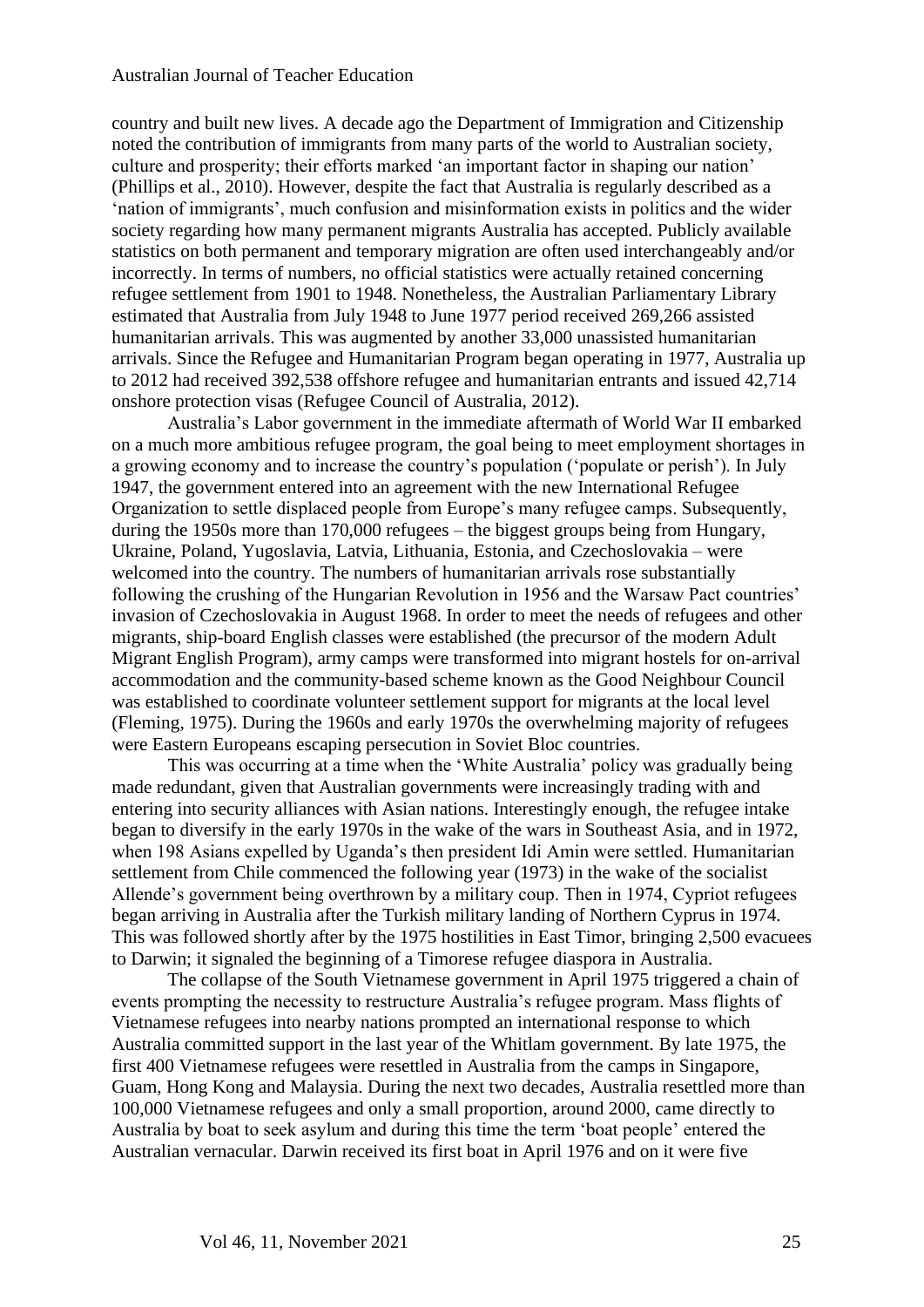Indochinese men. Over the next five years there were 2,059 Vietnamese boat arrivals with the last arriving in August 1981.

Events such as these reveal that the scale of the refugee 'problem' had simply increased as the decades passed. After the fall of Saigon in 1975, the Australian Senate's Standing Committee on Foreign Affairs and Defense was prompted to begin an investigation into how Australia should respond. In its 1976 report titled Australia and the Refugee Problem, the committee identified an urgent need for a new approach to refugee settlement. Citing the Department of Immigration's failure to offer any additional assistance to newly arrived Vietnamese refugees, the report said this provided 'irrefutable evidence of the complete lack of policy for the acceptance of people into Australia as refugees rather than as normal migrants'. The Senate committee made 44 recommendations concerning the need to develop a new refugee resettlement policy. This report marked the beginning of new thinking which changed the national refugee program from the humanitarian element of a general migration program, into one entailing a dedicated and planned humanitarian program where settlement support would be more sophisticated. The arrival of 27 Indochinese asylumseekers in November 1989 heralded the beginning of the second wave. Over the following nine years, boats arrived at the rate of about 300 people per year, and these originated mainly from Vietnam, Cambodia and southern China. In 1999 there was a third wave of asylumseekers, predominantly comprising people from the Middle East. These were quite often in larger numbers than prior arrivals and had been helped on their way by the notorious 'people smugglers'.

In the early 1980s, the refugee program grew to an annual intake of up to 22,000, the largest annual intake in 30 years. Vietnamese refugees settled from camps in Asia constituted the majority of new arrivals, with significant numbers of refugees also from Laos, Cambodia and Eastern Europe. They were augmented by smaller groups of Soviet Jews, Chileans, El Salvadorians, Cubans and members of ethnic minorities from Iraq, i.e. Assyrians, Chaldeans and Armenians. The Special Humanitarian Program began in 1981, providing a settlement option to people who had endured serious discrimination or human rights abuses, had escaped their country of origin and had close ties with Australia. In 1984, the refugee program included 106 Ethiopians, the first significant group of Africans. During the mid-1980s as the Soviet system in Eastern Europe started to unravel, the number of refugees and humanitarian entrants from there rose (Poland, Czechoslovakia, Hungary and Romania), augmented by more people escaping war-torn conditions in the Middle East (Lebanon and Iran), Afghanistan, Sri Lanka, East Timor and Latin America (Chile and El Salvador). Awareness grew concerning the very real psycho-social impacts of persecution and conflict, leading in 1988 to the establishment of the first torture and trauma services in Sydney and Melbourne.

#### **Education of Refugee Children**

Ideally, refugee children receiving their education in Australia should be enrolled in institutions that provide safe places for new encounters, productive experiences, learning opportunities and positive interactions. For this to happen, the country's classrooms must deliver literacy and numeracy, viable post-school options, social and economic participation, life choices, and a sense of settlement in the community. Currently, however, Australian schools are always battling to receive the required funding and they are not always in position to provide effective English as a second language (ESL) teaching and support. A few years ago the Refugee Council of Australia reported that people needing protection and coming to Australia are keen to study and begin training and update their qualifications, in order to make up for lost time and opportunities in their home country, and young people especially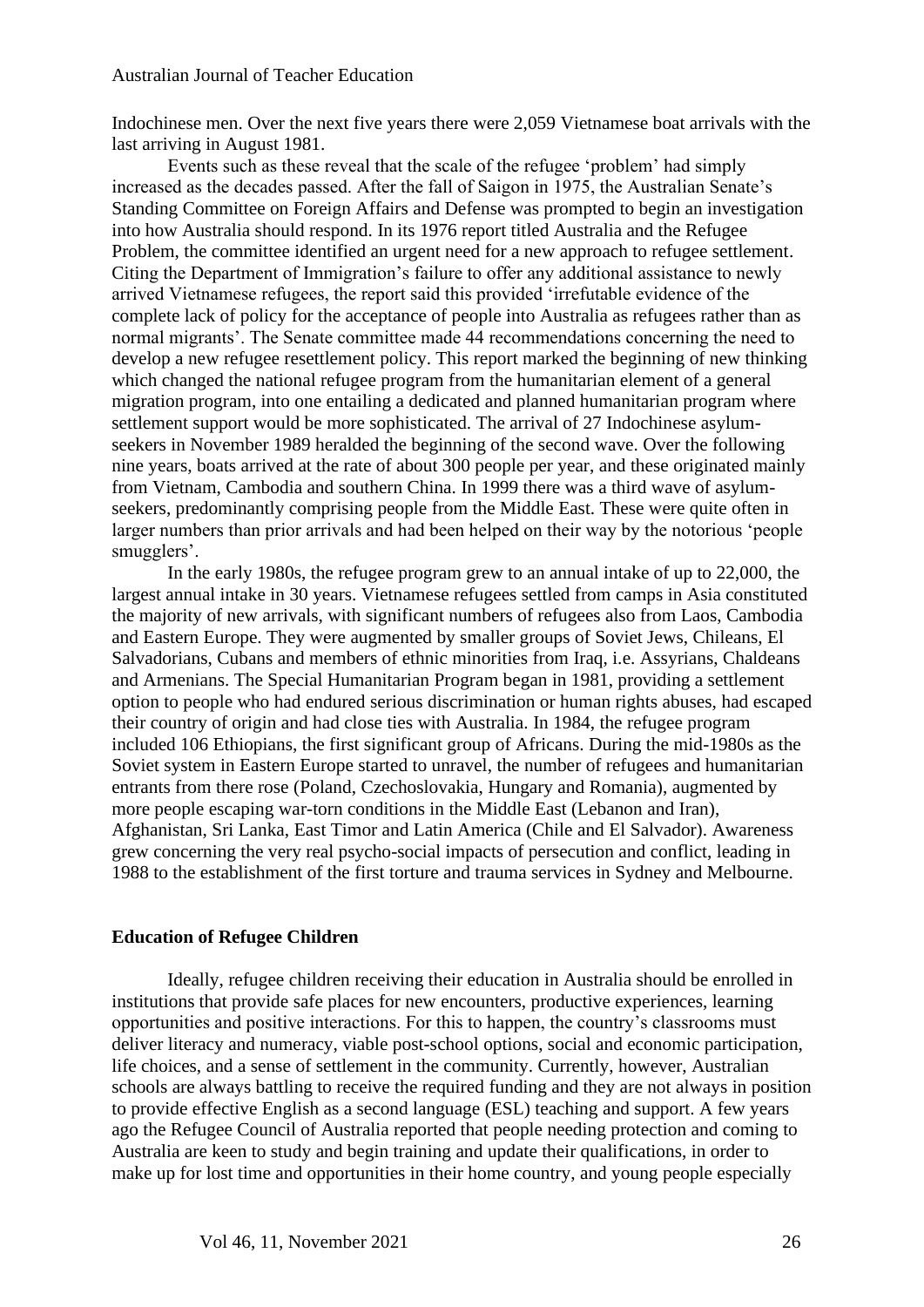are very motivated. Yet they encounter a myriad of problems in studying and training, especially if they arrive with little or no English and have had a very limited or different experience of education previously (Refugee Council of Australia, 2016).

Importantly, in 1989 a special visa category within the refugee program was established to facilitate priority resettlement for refugee women at risk and their children. In the 20 years since then, under this program Australian governments have resettled 8,800 refugee women and their children. In 1991, the Special Assistance Category (SAC) visa was introduced to respond to crises in particular countries, permitting settlement of people in vulnerable circumstances and with connections in Australia. The SAC offered resettlement options for people from the former Yugoslavia, the former Soviet Union, East Timor, Lebanon, Sudan, Burma, Vietnam, Sri Lanka and Cambodia and members of the Ahmadi religious movement. Gradually, however, the SAC was phased out by the Howard government, which expressed concern that it had, at least in part, become more of a family reunion program. Its preference was for humanitarian family reunion to be managed under the Special Humanitarian Program, through the split family provisions it introduced from 1997.

The 1980s and 1990s were in fact decades that introduced significant changes to how settlement services were implemented, represented by the shift from migrant hostels to the On Arrival Accommodation program, from the old Grant-in-Aid Program to the Community Settlement Services Scheme and with the replacement of the Community Resettlement Settlement Scheme in 1997 by the Integrated Humanitarian Settlement Strategy. The last decade has witnessed further changes to the provision of refugee services and significant shifts in the regional composition of the Refugee and Humanitarian Program. A decade ago, half of the program was focused on resettlement from Europe. Now this makes up less than 1% of the program. Resettlement from Africa increased from 16% to 70% in 2003–4 and 2004–5, being reduced to a third of the program today. The continuing crisis in Iraq and the commencement of large-scale resettlement of Myanmar people from Thailand and Bhutanese from Nepal have seen the program shift to one evenly divided between Africa, Asia and the Middle East.

Australian government policy on asylum-seekers is complex, controversial, and continues to change. Australia has had a policy of mandatory detention for people arriving by boat without a valid visa since 1992, and indefinite immigration detention is possible under Australian law. Asylum-seekers arriving by plane generally are not subject to mandatory detention, although this may apply if their visas are cancelled or expire. The offshore (people arriving from overseas) and onshore (people arriving in Australia and claiming asylum) components of Australia's Humanitarian Program have been linked since 1996. Subsequently, an increase in onshore claims reduces the number of places for people arriving under the offshore program, with significant effects on sponsored places for people in refugee-like situations (Royal Australasian College of Physicians, 2015).

Considering the importance of education for children from refugee backgrounds, education policies are the remit of government and nongovernment agencies for each state and territory in Australia. Understanding that education is a significant way to overcome social and economic disadvantage and improve one's life, the Australian Education Act 2013 was revised in 2018 for education providers in all states and territories ("Australian Education Act of 2013" 2018). As a significant government institution in partnership with other government agencies, The Department of Social Services (DSS) ensures a variety of policies and services to help people in need throughout Australia. To support the integration of refugees, DSS offers services for their settlement through the Humanitarian Settlement Program (HSP). The Settlement Council of Australia (SCOA) regulates the practices of settlement agencies that serve refugees in all states and territories (SCOA 2017).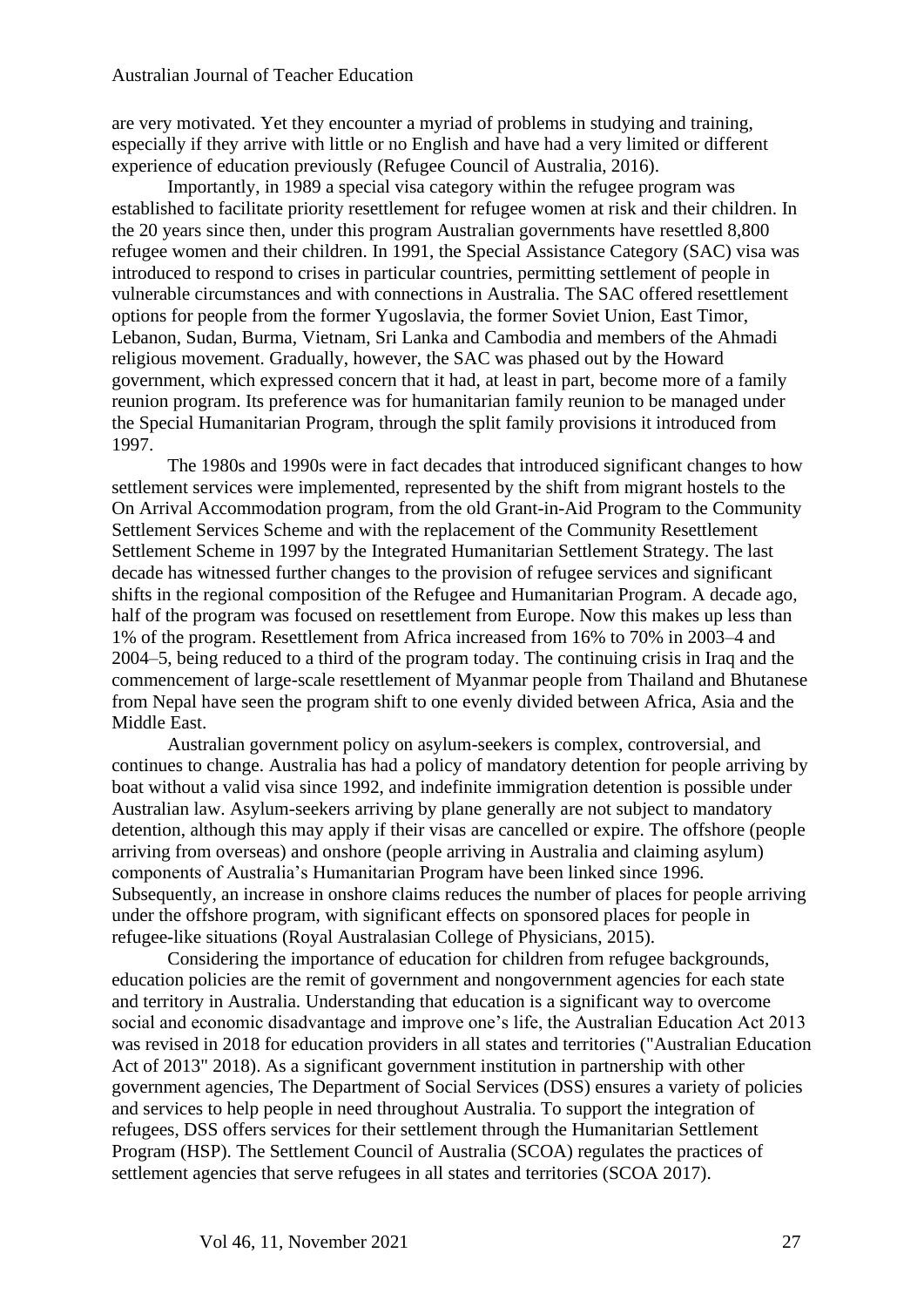Not only is it mandatory to have an education from preschool through to high school in all states and territories in Australia, education is a fundamental right for all children no matter what nationality they are from. Through the Council of Australian Governments and the Education Council, the Australian federal government cooperates with states and territories to develop and implement policies. Each state and territory in Australia is selfgoverning and has the right to devise its own plans, programs and activities for refugee children's education. In Australia public schools are tuition fees-free and open to all students regardless of the district boundaries. Australia has a similar policy to that of Turkey excepting those with Temporary Visas whereby all children from refugee backgrounds have the right to a tuition-free education. Based on the policy of non-discrimination, all refugee children attend school 5 days a week based on the Australian National Curriculum and receive the same education services as their peers (Maadad, 2019).

Many refugee students have come from communities where literacy or numeracy are not valued (Hek, 2005). In fact, it has been reported that some arrive in Australia with only very basic conversational English, others are beginners, many are bilingual and many have no experience at all of formal schooling systems (Miller et al., 2005). This highlights the very real problem of literacy dilemmas that have not been encountered by high school ESL and mainstream teachers previously. Serious challenges described by Sangster (2002) nearly twenty years ago comprise the recognizing and matching sounds and letters of English in Australia, and this is despite prior English exposure or instruction, and dependence on high levels of teacher instruction and direction. Luke (2003) noted that problem of taken‐for‐granted literacy practices that are embedded in everyday classroom practices and conventions in Australia, but these are not going to be apparent to refugee students. All too often, they experience problems such as these: ordering ranking and listing; recognizing diagrams, pictures and graphics; and transferring models and patterns. Given that full expression and repetition are more common in oral communication teaching methods, refugee students will remain unfamiliar with linear approaches to written communication for too long (Sangster, 2002).

Of great concern in the education of refugee children and the immersion and mainstreaming practices, is assisted integration into mainstream classrooms and mainstream assistance post‐integration (Haig and Oliver, 2007, p. 7). This is because as written in one study, 'they just can't do the work in class. They get into class and there's no way they can do the work' (T6, ESL coordinator, cited in Matthews, 2008). Immersion, despite the fact that systematic support may be available, is difficult for students who are not conversant with what has been described as the power dynamics of literate cultures (Cope and Kalantzis, 1993). It is true that literacy policies and practices have yet to accommodate the multi-literate competencies, discourses and textural resources which has been argued for by Luke (2003). Furthermore, the unsuccessful integration of refugee students into Australian schools is likely to result in alienation and frustration, simply because these students require explicit instruction and induction into literate codes and cultures of power (Delpit, 1998). On this topic it is important to note here that ESL pedagogy is itself culturally specific and predicated on teaching European and Asian migrants from literate backgrounds. Rutter (2006) contends that refugee students require texts, pedagogies and assessment tools to: firstly, monitor the learning progress rather than measure summative achievement; and secondly, build on the communicative competences of those from non‐literate traditions.

With reference to the diversity aspects of refugee children's education, the Australian government implements policies that promote multiculturalism, and these are based on the Australian Multicultural Advisory Council statement (Maadad, 2020). In New South Wales, focusing on the experiences of refugees in other parts of Australia, services, resources, and links are provided to the teachers, students, and community members to raise awareness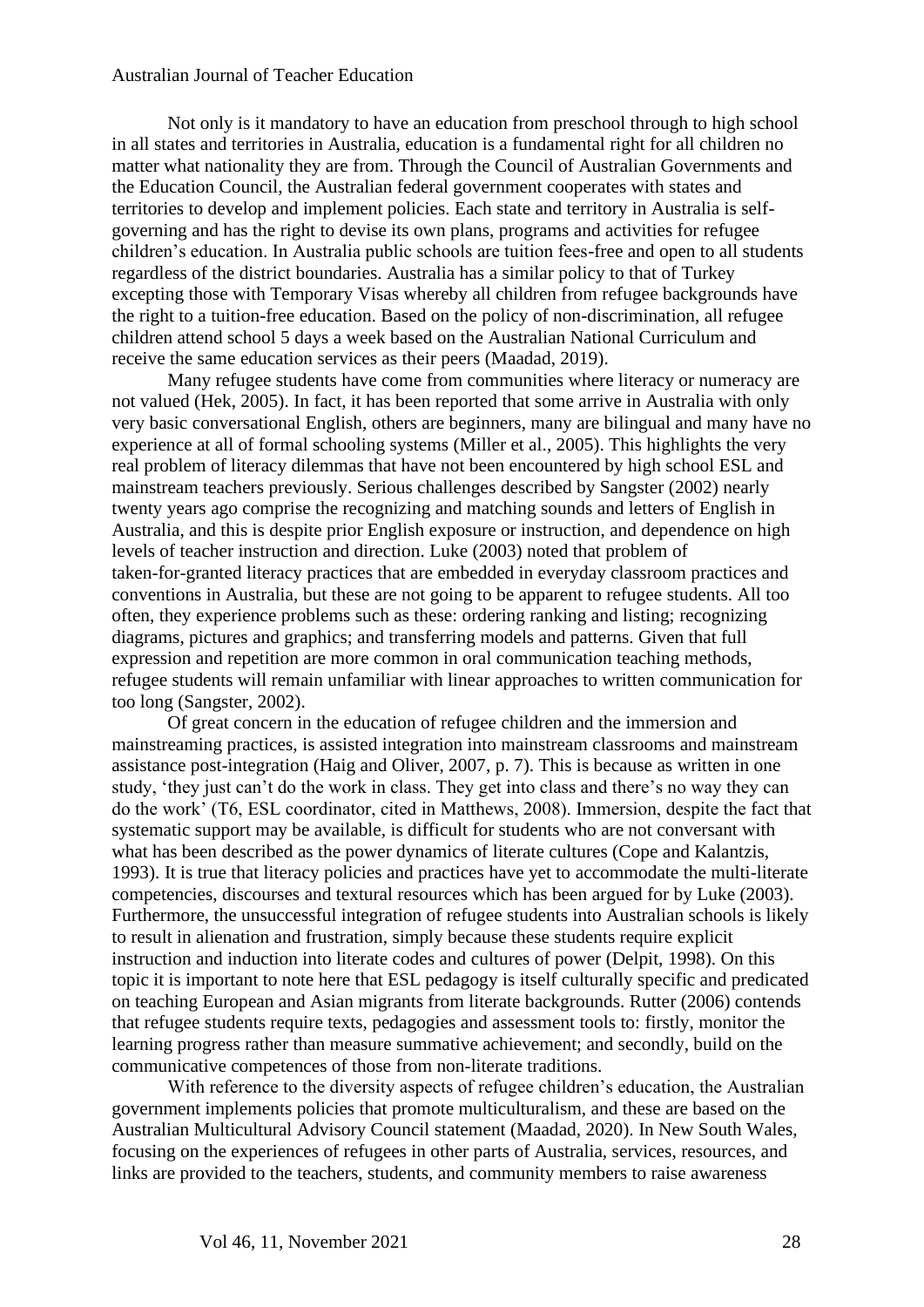about refugees and their problems. In May 2017, the NSW Government committed \$22 million over four years to the Refugee Employment Support Program (RESP). It is managed by the NSW Department of Industry and delivered by Settlement Services International partnering with the corporate sector. This program will support up to 6000 refugees and 1000 asylum-seekers, in an effort to find sustainable and skilled employment for them in Western Sydney and the Illawarra (NSW Government, n.d.). Victoria's government and nongovernment agencies offer English language courses to promote positive academic outcomes and services to bolster the relationships between students and teachers. Through local services, school enrollment and integration processes of the students from refugee backgrounds have improved in this state (Watkins et al., 2019). The state government in Queensland provides a visa program that leads to permanent residency. Also, services on promoting access to playgroups and kindergarten programs are available for refugee children and asylum-seekers.

In South Australia, the Department of Education in partnership with the Australian Migrant Resource Centre (AMRC) has developed an assistance program to deliver school packages for children who are from refugee backgrounds (South Australia Department for Education, n.d.). Multicultural programs such as cultural festivals and activities were promoted the state government to encourage students from refugee backgrounds to interact better with their community members (Maadad, 2019). The Australian federal government established schools such as the School of Languages (SOL) and The Secondary of English to support learning of refugees and asylum-seekers the day they arrived in Australia. Regarding higher education, each state and territory in Australia implements an additional second curriculum to prepare the students for university education or possible job positions in the future. The children from refugee backgrounds can benefit from that program (Maadad, 2019).

#### **Conclusion**

Undoubtedly, the world that we live in now is very different to that of 1951, however, it seems as if even though things have vastly changed and challenges have diversified, what was set in 1951 at the Geneva Convention in relation to the Status of Refugees has remained the same. Seventy years since the inception of the international refugee regime the world has never agreed upon an effective solution or even updated what is required for solving or at least better managing the refugee crisis (Maadad and Darmawan, 2021). It is important to state that in the current refugee situation, the number of child refugees is now higher than that of the Second World War (McIntyre and Neuhaus, 2021). In recent years significant efforts have been made to improve the inclusion of refugee learners in national education systems, however, barriers to education continue and new issues arise and worsen the situation due to the current COVID-19 pandemic. There is also the troubling possibility that discrimination and xenophobia directed at refugee populations increases, seriously impacting their enrolment, schooling, education and retention.

This paper has discussed in detail the trajectory of refugee settlement and education programs in Turkey and Australia, and the problems encountered by both countries' governments throughout the decades. Turkey has been more on the 'frontline' of such experiences due to its very close geographical position to the Middle East and specifically Syria, which is on its southern doorstep. Australia has been a country that is in some respects 'slightly removed' from the immediate experience of refugees' plight, and mainly had to react to movements of people coming from hundreds – if not thousands – of kilometers away. Both countries have similar rights and measures that guarantee access to education. This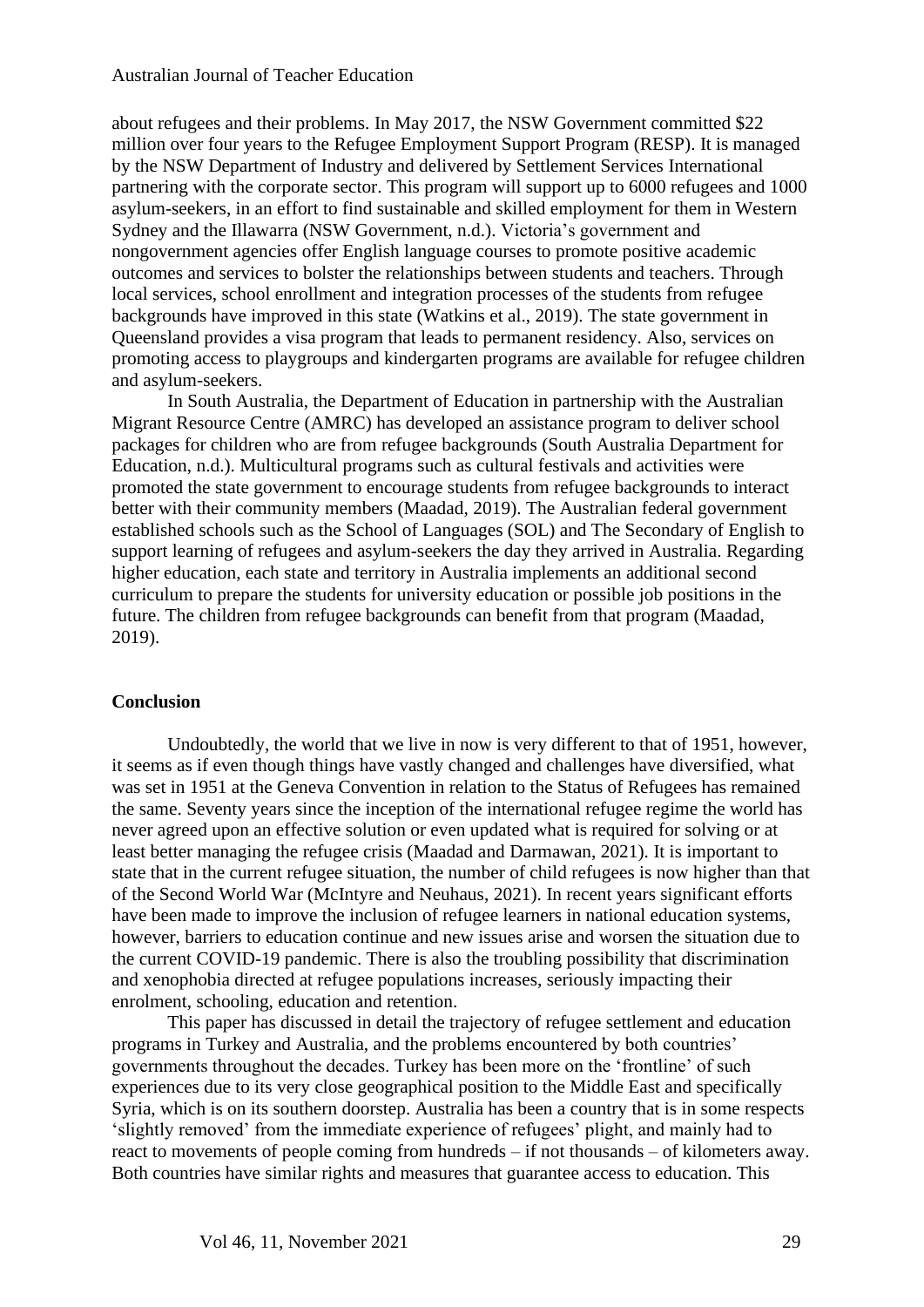study has highlighted the subtle and not-so-subtle differences between Australia and Turkey in their treatment to Arabic-speaking refugee children trying to obtain an education. A future challenge for both countries is the requirement for more government support, communitybased initiatives to promote the education and active involvement of refugees. As Maadad (2020) revealed in her study, "Community-based programs centered on developing leaders from within migrant and refugee communities are vital. This helps to bridge gaps in understanding and cultural differences as well as allow individuals to remain connected to refugee youth and bridge their experiences within two differing cultures" (p. 63).

In Turkey, all children including from foreign nationality have a free basic education right in all public schools from kindergarten to high school (Turkish Ministry of National Education, 2015). 63.3% of the 1,820,172 school-age children from refugee backgrounds get education in Turkey and 98.4 % of those children are enrolled in a formal education institution ruled by Ministry of National Education. Similar to Turkey, education is a fundamental right for all children in Australia from preschool through to high school regardless their nationality. For both Turkey and Australia, the governments provide free education in public schools for all children regardless their nationality (Maadad, 2019a). In Turkey children coming from refugee backgrounds can get education through three ways: public/private schools (like all Turkish citizens, Temporary Education Center (for Syrians) inside or outside of refugee camps, and education programs organized by non-government institutions (Apaydin, 2017; Bircan and Ulas, 2015; Tosten and Toprak, 2017; UNICEFTÜRK, 2018). Refugee students can register at public schools at their district of residence with a Foreigner ID Card or Temporary Protection Identity Document. Although most of Temporary Education Centers are permanently closed in Turkey, some of them serve inside and outside of the camps follow the Syrian curriculum in Arabic with Syrian voluntary teachers (Karakus, 2019; Dorman, 2014). Refugee students also have access to education through vocational courses, language courses, open high schools organized by governmental and governmental institutions and foundations (Hayat Boyu Ogrenme, 2018). For Australia, the government applies policies supporting multiculturalism based on the Australian Multicultural Advisory Council statement (Maadad, 2019b). In New South Wales, services and resources regarding the experiences of refugees are provided to the students, teachers, and community members to get attention on refugees and their problems. Likewise, to Turkey, in Victoria, the government and nongovernment agencies provide language courses to support academic performance of the students (Watkins et al., 2019). In South Australia, through the cooperation with the Australian Migrant Resource Centre (AMRC), the Department of Education has a program to deliver school packages for children refugee backgrounds (South Australia Department for Education, n.d.). To support language learning of refugees and asylum seekers, the Australian federal government founded schools such as the School of Languages (SOL) and The Secondary of English.

Considering the higher education, the Turkish Ministry of Education released an outline in 2013 pointed educational opportunities for Syrian refugee children. The plan also mentioned that Syrians refugees who graduated from high school and passed the exams to go to university in Syria can register in Turkish universities. In 2014, Turkish government passed "Law on Foreigners and International Protection", identifying its purpose and application involving free education, social assistance and healthcare for the refugees in Turkey (Ineli-Ciger, 2016). Additionally, students from refugee background have opportunity to go to university and get scholarship from Turkish government based on their exam scores (Aras and Yasun, 2016). In the different way with Turkey, each state and territory in Australia has its own plans and strategies for refugee children's education and applies an additional second curriculum to prepare the refugee students for university education. The Australian government also provide assistance programs and vocational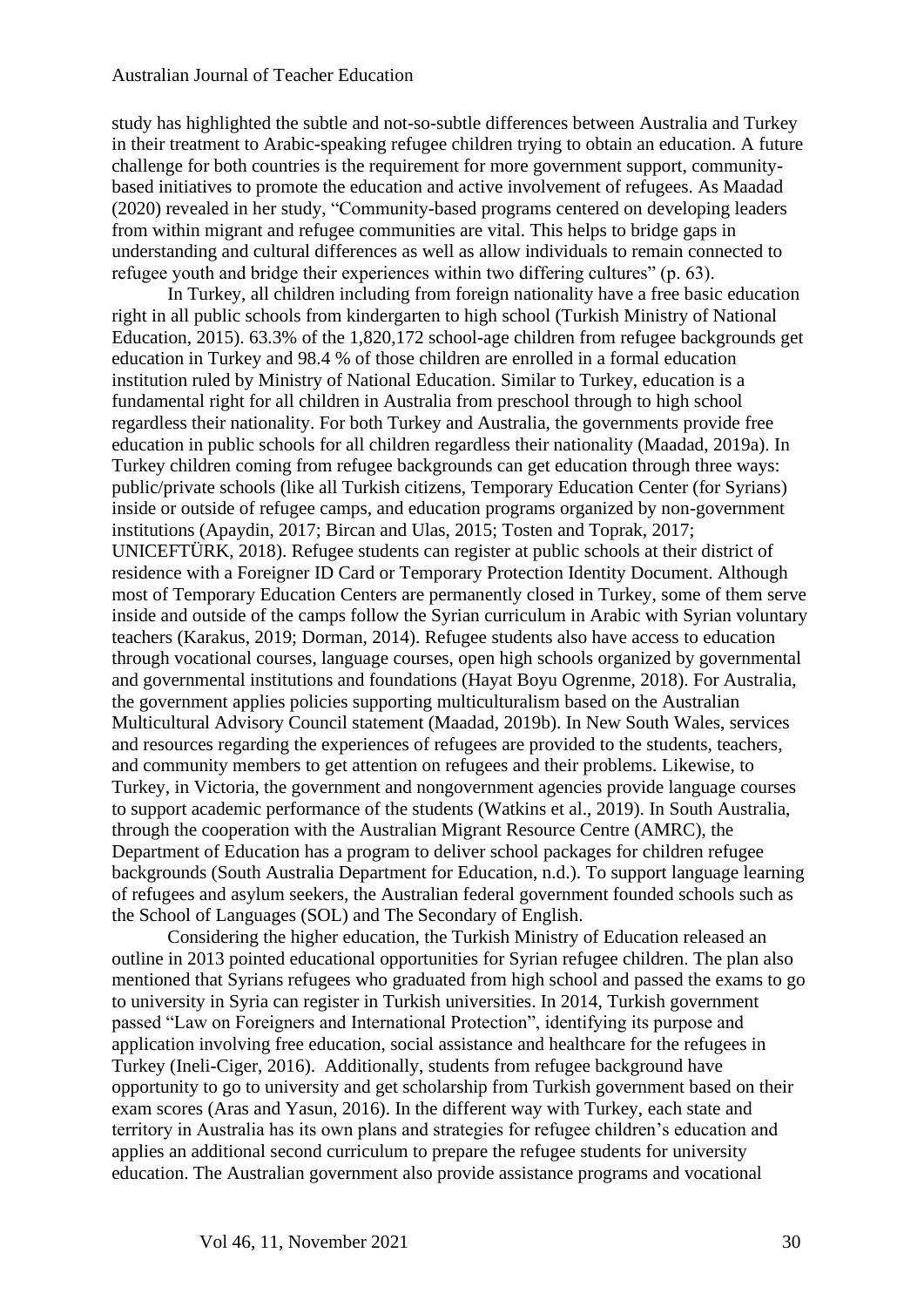courses to support career positions of students from refugee and asylum backgrounds (Maadad, 2019b).

The education system and the curriculum must be re-examined by policy-makers and educators to develop appropriate approaches that are suitable for refugee education, recognizing all the special needs of these children. Schools must ensure they have the tools, resources and specialized teachers to transfer knowledge that refugee children can comprehend which will help them gain the skills that they have missed out on prior to reaching their destinations. Failing to do so will create difficulties for both learners and teachers, and may furthermore compound the refugees' feeling of being educationally and socially devalued or isolated.

This study has described in detail what policy-makers and governments in Australia and Turkey can do to help refugee children to thrive in schools. Firstly, refugee children should have equitable access to education at all stages of life, with acknowledgment of prior interruption or limited access to education. Secondly, a coordinated whole-school response for supporting refugee students and their individual needs should be established. Thirdly, it is necessary to ensure effective school enrolment and orientation processes are available so that refugee students can be identified and supported in their transition to school. Fourthly, it is advised to implement school policies and practices that are effective in identifying and addressing the needs of refugee students, and this must be backed by allocating resources which target the relevant educational physical, social and emotional well-being factors of refugee students. Proper attention must be paid to proper access to counseling resources, and support for bilingual and EALD students. Fifthly, children should be included in refugee student-support strategies as a critical aspect of school plans. Sixthly, accurate data on refugee students, their needs and progress they are making in their learning must be collected and maintained. Seventhly and finally, data on the well-being of refugee students will inform the development of personalized learning-support approaches, and this is strongly linked to the school staff understanding well the impact of trauma and the ability to respond well to the learning and welfare needs of refugee students.

#### **References**

- Alpaydın, Y. (2017). An Analysis of Educational Policies for School-aged Syrian Refugees in Turkey. *Journal of Education and Training Studies*, *5*(9), 36–44. <https://doi.org/10.11114/jets.v5i9.2476>
- Aras, B., & Yasun, S. (2016). *The Educational Opportunities And Challenges Of Syrian Refugee Students In Turkey: Temporary Education Centers And Beyond*. Istanbul: Ipc-Mercator Policy Brief.
- Aras, N. E. G., & Mencütek, Z. Ş. (2015). The international migration and foreign policy nexus: The case of Syrian refugee crisis and Turkey. *Migration Letters*, *12*(3), 193– 208.<https://doi.org/10.33182/ml.v12i3.274>
- Australia, Refugee Council of. (n.d.). Education and employment. Retrieved August 17, 2020, from The Refugee Council of Australia website: <https://www.refugeecouncil.org.au/education-employment/>
- Bircan, T., & Sunata, U. (2015). Educational Assessment of Syrian Refugees in Turkey. *Migration Letters*, *12*(3), 226–237.<https://doi.org/10.33182/ml.v12i3.276>
- Bowen, G.A. (2009). Document Analysis as a Qualitative Research Method. Qualitative Research Journal, *9*(2), 27-40.<https://doi.org/10.3316/QRJD902027>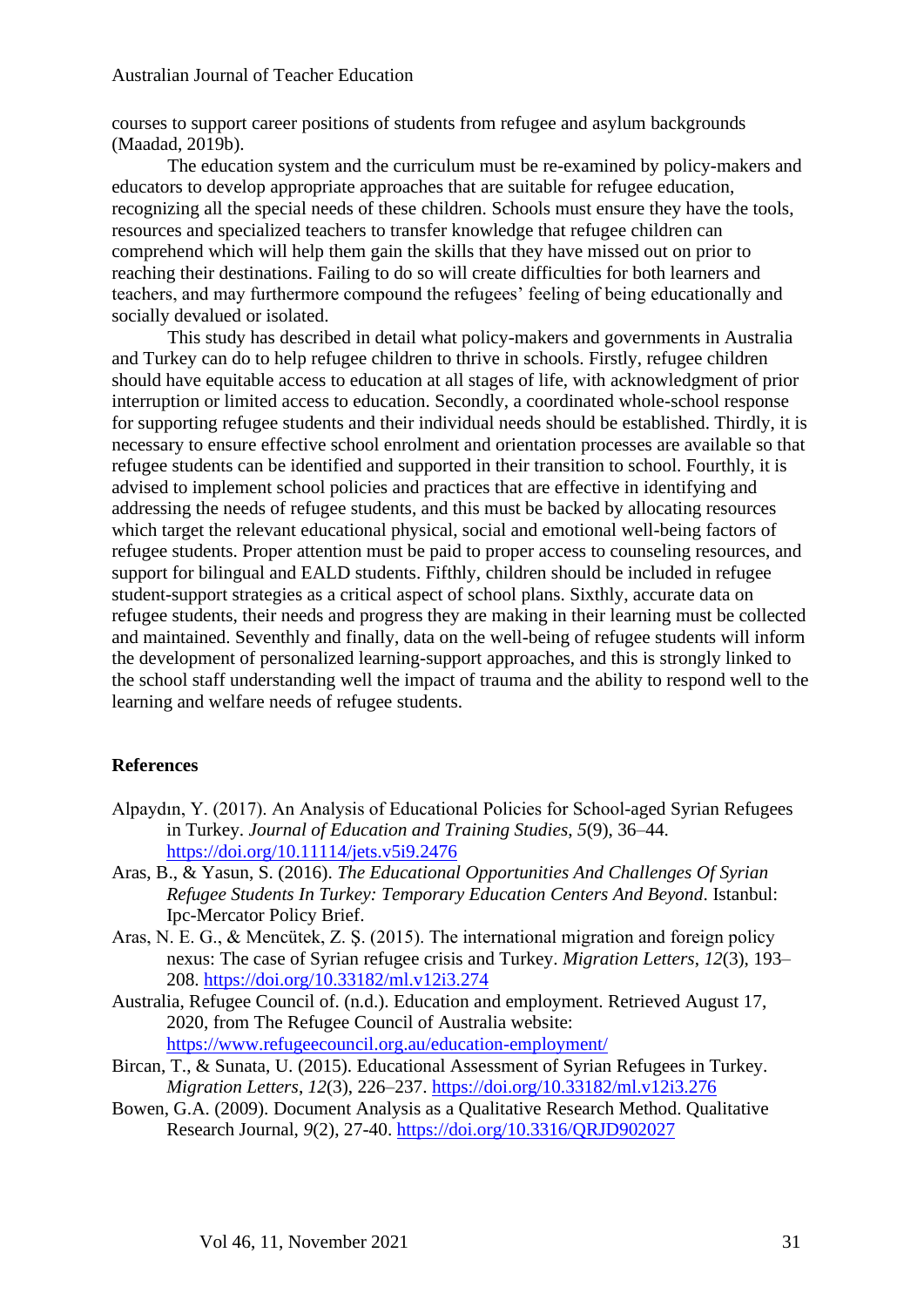- Chia, J. (2016, May 11). How do refugees come to Australia under its Refugee and Humanitarian Program? Retrieved August 17, 2020, from <https://www.refugeecouncil.org.au/coming-to-australia/>
- Ciger, M. I. (n.d.). How have the European Union and the EU Asylum Acquis Affected protection of Forced Migrants in Turkey? An Examination in View of the Turkish Law on Foreigners and International Protection and the EU-Turkey Statement of March 2016. In V. Stoyanova and E. Karageorgiou (eds.), *The New Asylum and Transit Countries in Europe During and in the Aftermath of the 2015/2016 Crisis,* pp. 115-139. Retrieved from

https://www.academia.edu/38063784/How\_have\_the\_European\_Union\_and\_the\_EU [Asylum\\_Acquis\\_Affected\\_protection\\_of\\_Forced\\_Migrants\\_in\\_Turkey\\_An\\_Examinat](https://www.academia.edu/38063784/How_have_the_European_Union_and_the_EU_Asylum_Acquis_Affected_protection_of_Forced_Migrants_in_Turkey_An_Examination_in_View_of_the_Turkish_Law_on_Foreigners_and_International_Protection_and_the_EU-Turkey_Statement_of_March_2016) ion in View of the Turkish Law on Foreigners and International Protection and [\\_the\\_EU-Turkey\\_Statement\\_of\\_March\\_2016](https://www.academia.edu/38063784/How_have_the_European_Union_and_the_EU_Asylum_Acquis_Affected_protection_of_Forced_Migrants_in_Turkey_An_Examination_in_View_of_the_Turkish_Law_on_Foreigners_and_International_Protection_and_the_EU-Turkey_Statement_of_March_2016)

- Commission, European (2016, March 19). EU-Turkey Statement: Questions and Answers. (n.d.). Retrieved April 18, 2020, from European Commission website: [https://ec.europa.eu/commission/presscorner/detail/en/MEMO\\_16\\_963](https://ec.europa.eu/commission/presscorner/detail/en/MEMO_16_963)
- Cope, B., & Kalantzis, M. (2014). *The Powers of Literacy (RLE Edu I): A Genre Approach to Teaching Writing*. Routledge.<https://doi.org/10.4324/9780203149812>
- Corbin, J., & Straus, A. (2008). Basics of qualitative research: Techniques and procedures for developing grounded theory  $(3<sup>rd</sup>$  ed.). Thousand Oaks, CA: Sage. <https://doi.org/10.4135/9781452230153>
- Coşkun, İ., Argıt, C. E., Dama, N., Duran, B., Hewitt, B., & Siyaset, Ekonomi ve Toplum Araştırmaları Vakfı (Eds.). (2017). *Breaking down barriers: Getting Syrian children into school in Turkey*. Ankara: Seta.
- Coşkun, İ., & Emin, M. N. (2016). Education of Syrian Children in Turkey: Policies for Basic Education. *Middle East Journal of Refugee Studies*, *1*(2), 91-107. <https://doi.org/10.12738/mejrs.2016.1.2.0005>
- Dallal, Y. M. (2016). Saving Syria's Lost Generation Through Education. *Turkish Policy Quarterly*, *15*(3), 107-114.
- Delpit, L. D. (1988). *The Silenced Dialogue: Power and Pedagogy in Educating Other People's Children*.<https://doi.org/10.17763/haer.58.3.c43481778r528qw4>
- Education, S.A. Department for. (2016, November 1). Backpacks for refugee children. Retrieved August 17, 2020, from South Australia Department for Education website: [https://www.education.sa.gov.au/teaching/projects-and-programs/backpacks-refugee](https://www.education.sa.gov.au/teaching/projects-and-programs/backpacks-refugee-children)[children](https://www.education.sa.gov.au/teaching/projects-and-programs/backpacks-refugee-children)
- Esen, A., & Duman, M. (Eds.). (2016). *Türkiye'de geçici koruma altındaki Suriyeliler: Tespitler ve öneriler*. İstanbul: Dünya Yerel Yönetim ve Demokrasi Akademisi Vakfı.
- Eyüp, B., Arslan, N., & Cevher, T. (2017). Mültecilere 'Türkçenin yabancı dil olarak öğretilmesine yönelik uyum kursu'na katılan öğreticilerin kurs hakkındaki görüşleri ve hazır bulunuşluk durumları. *International Journal of Languages' Education and Teaching*, *5*(4), 174–200. <https://doi.org/10.18298/ijlet.2423>
- Fleming, C. I. (1975). *A History of the Good Neighbour Council of the Australian Capital Territory Inc.* Canberra: Good Neighbour Council of the A.C.T.
- Geçici Koruma Altindaki Öğrencilerin Eğitim Hizmetleri. (2018). Retrieved April 17, 2020, from Hayat Boyu Öğrenme Web Portalı website:

<http://www.hayatboyuogrenme.gov.tr/OgrenmeFirsatlari/AcikOgrenmeOkullari>

Gladwell, C. and Tanner, L. (2014). *Hear it from the Children: why education in emergencies is critical*. Save the Children UK and Norwegian Refugee Council.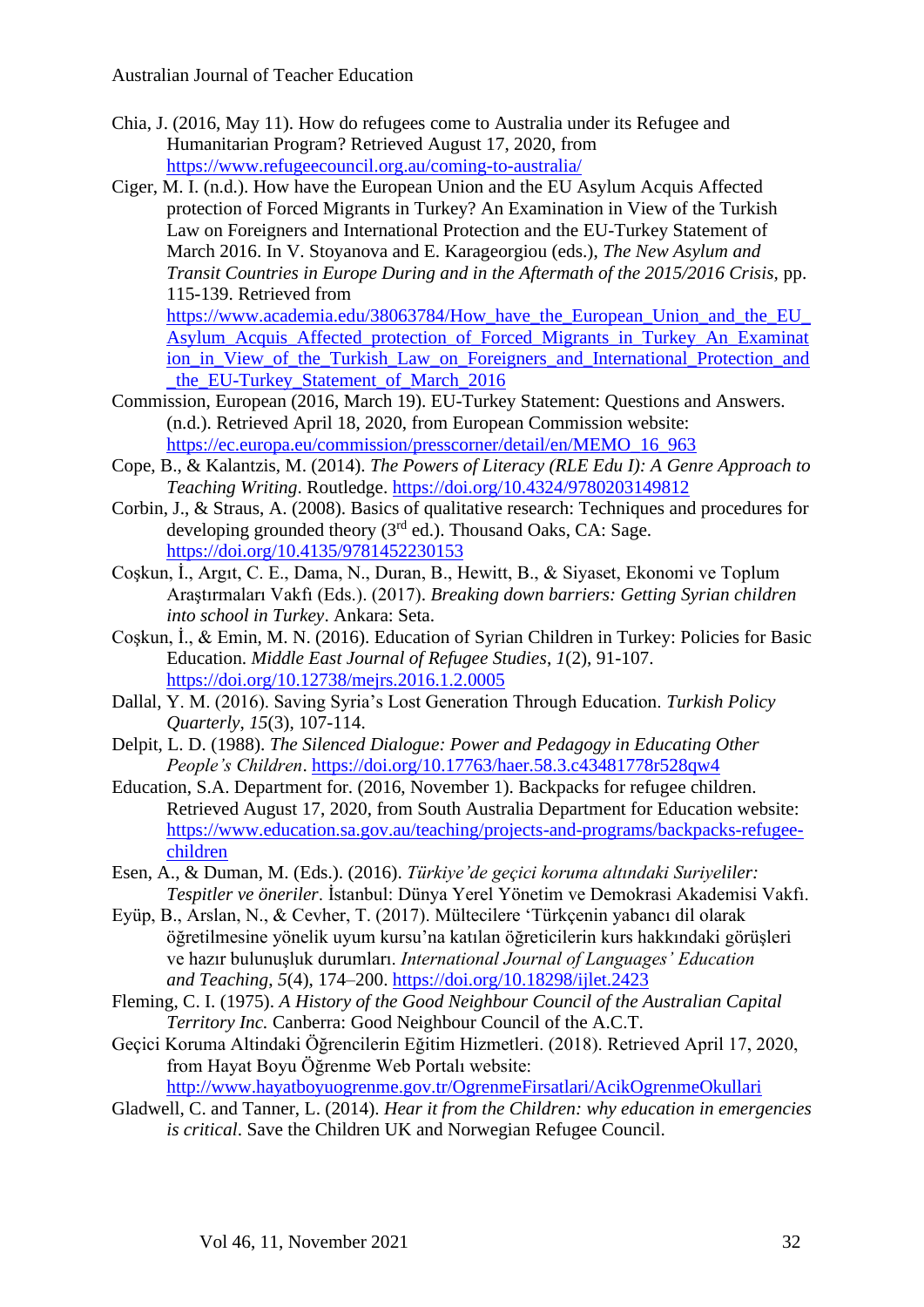- Gomleksiz, M.N. & Aslan, S. (2018). Refugee Students Views about the Problems They Face at Schools in Turkey. *Education Reform Journal*, *3*(1), 45-58. <https://doi.org/10.22596/erj2018.0301.45.58>
- Grigt, S. (2015). The Journey of Hope Education for Refugee and Unaccompanied Children in Italy. In N. Buanar (ed.), *Education: Hope for Newcomers in Europe* (pp. 1-41). Aachen: Education International.
- Haig, Y., & Oliver, R. (2007). *Waiting in line: African refugee students in Western Australian schools*. Bunbury, W.A.: Centre for Sustainable Regional Futures, Edith Cowan University.
- Hek, R. (2005). The role of education in the settlement of young refugees in the UK: The experiences of young refugees. *Practice*, *17*(3), 157–171. <https://doi.org/10.1080/09503150500285115>
- History of Australia's Refugee Program. (2012). Retrieved August 17, 2020, from Refugee Council of Australia website:<https://www.refugeecouncil.org.au/coming-to-australia/>
- İçduygu, A. (2014). *Turkey's Migration Transition and its Implications for the Euro-Turkish Transnational Space* (p. 13). Working Paper 07.
- İçduygu, A. (2015). *Syrian Refugees in Turkey: The Long Road Ahead*. Washington, D.C.: Migration Policy Institute. Retrieved from Migration Policy Institute website: <https://www.migrationpolicy.org/research/syrian-refugees-turkey-long-road-ahead>
- İçduygu, A., & Şimşek, D. (2016). Syrian refugees in Turkey: Towards integration policies. *Turkish Policy Quarterly*, *15*(3), 59-69.
- Kirisci, K. (2001). UNHCR and Turkey: Cooperating for Improved Implementation of the 1951 Convention Relating to the Status of Refugees. *International Journal of Refugee Law*, *13*, 71-97. [https://doi.org/10.1093/ijrl/13.1\\_and\\_2.71](https://doi.org/10.1093/ijrl/13.1_and_2.71)
- Kirisci, K., & Karaca, S. (2014). *Misafirliğin Ötesine Geçerken: Türkiye'nin "Suriyeli Mülteciler" Sinavi*. Usak: Brookings Enstitüsü & Uluslararasi Stratejik Araştirmalar Kurumu.
- Koehler, C. & Schneider, J. (2019). Young Refugees in Education: the particular challenges of school systems in Europe. *Comparative Migration Studies*, *7*(28). Retrieved from <https://doi.org/10.1186/s40878-019-0129-3> (accessed 2 July, 2021). <https://doi.org/10.1186/s40878-019-0129-3>
- Latı̇f, D. (2002). Refugee Policy of the Turkish Republic. *Milletleraras*, 001–029. [https://doi.org/10.1501/Intrel\\_0000000057](https://doi.org/10.1501/Intrel_0000000057)
- Lopez Cuesta, B. (2015). Spain: Hope Through Diversity. In N. Bunar (ed.), *Education: Hope for Newcomers in Europe* (pp. 1-33). Aachen: Education International.
- Luke, A. (2003). Literacy and the other: A sociological approach to literacy research and policy in multilingual societies. *Reading Research Quarterly*, *38*(1), 132–141.
- Maadad, N. (2019). *Research project with Centre of Lebanese Studies funded by Spencer Foundation*. Retrieved from [https://www.spencer.org/grant-archive/towards](https://www.spencer.org/grant-archive/towards-inclusive-education-refugees-comparative-longitudinal-study)[inclusive-education-refugees-comparative-longitudinal-study](https://www.spencer.org/grant-archive/towards-inclusive-education-refugees-comparative-longitudinal-study)
- Maadad, N. (2020). *Syrian Refugee Children in Australia and Sweden: Education and Survival Among the Displaced, Dispossessed and Disrupted* (1st ed.). London and New York: Routledge.<https://doi.org/10.4324/9780429316197>
- Maadad, N. & Darmawan, I. (2021). *The education of Arabic-Speaking Refugee Children and Young Adults: Key Considerations in Selected Countries*. London and New York: Routledge. (in press). <https://doi.org/10.4324/9781003110637>
- Maadad, N., & Rodwell, G. (2017). *Schooling and Education in Lebanon*: *Syrian and Syrian Palestinian Refugees*. Bern, Berlin, New York and Oxford: Peter Lang. <https://doi.org/10.3726/978-3-0343-2382-6>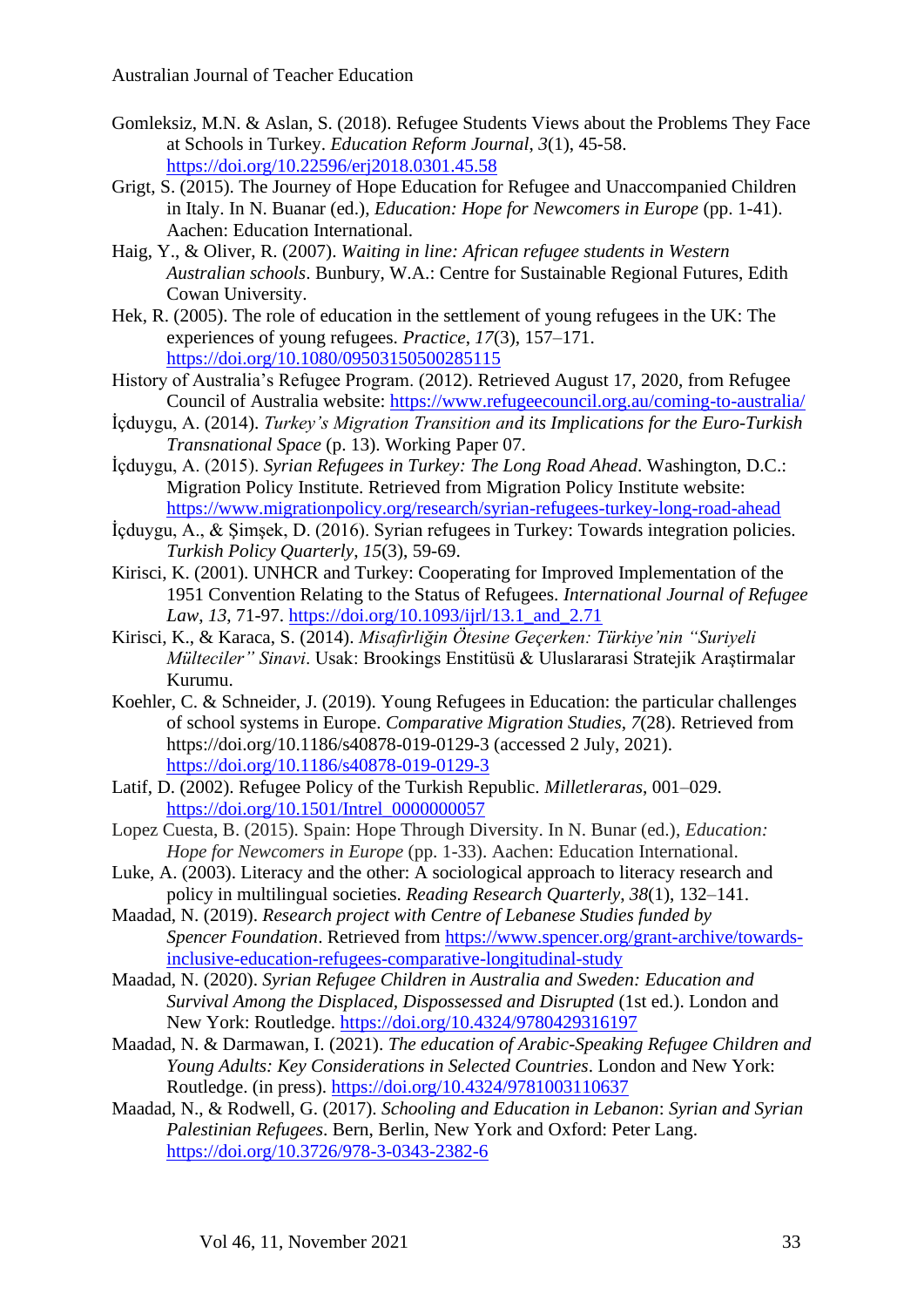- Madra, A., Arık, B. M., Aydagül, B., Aksoy, D., & Kayalı, N. (2918). *Bir Arada Yaşami Ve Geleceği Kapsayici Eğitimle İnşa Etmek*. Eğitim Reformu Girişimi.
- Mathews, J. (2008). Schooling and settlement: Refugee education in Australia. *International Studies in Sociology of Education, 18*(1), 31–45. <https://doi.org/10.1080/09620210802195947>
- McBrien, J. L. (2005). Educational Needs and Barriers for Refugee Students in the United States: A Review of the Literature. *Review of Educational Research*, *75*(3), 329-364. <https://doi.org/10.3102/00346543075003329>
- McIntyre, J. & Neuhaus, S. (2021). Theorising policy and practice inrefugee education: Conceptualising 'safety', 'belonging', 'success' and 'participatory parity' in England and Sweden. *British Educational Research Journal*, *47*(4), 796- 816[.https://doi.org/10.1002/berj.3701](https://doi.org/10.1002/berj.3701)
- Miliband, D. (2017). *Rescue: Refugees and the Political Crisis of Our Time*. New York: Simon & Schuster/ TED.
- Miller, J., Mitchell, J., & Brown, J. (2005). African refugees with interrupted schooling in the high school mainstream: Dilemmas for teachers. *Prospect*, *20*(2), 19-33.
- Moralı, G. (2018). Suriyeli Mülteci Çocuklara Türkçenin Yabancı Dil Olarak Öğretiminde Karşılaşılan Sorunlar. *OPUS Uluslararası Toplum Araştırmaları Dergisi*. <https://doi.org/10.26466/opus.443945>
- Multeci Cocuklara Sartli Egitim Yardimi. (n.d.). Retrieved April 1, 2020, from MEB website: <https://www.meb.gov.tr/multeci-cocuklara-sartli-egitim-yardimi/haber/13820/tr>
- Mülteci Çocuklarin Eğitime Kazandirilmasi İçin Destek Programi. (n.d.). Retrieved April 1, 2020, from MEB website: [https://www.meb.gov.tr/multeci-cocuklarin-egitime](https://www.meb.gov.tr/multeci-cocuklarin-egitime-kazandirilmasi-icin-destek-programi/haber/20068/tr)[kazandirilmasi-icin-destek-programi/haber/20068/tr](https://www.meb.gov.tr/multeci-cocuklarin-egitime-kazandirilmasi-icin-destek-programi/haber/20068/tr)
- NSW Government Digital. (2020, January 21). Refugee settlement | NSW Government. Retrieved August 17, 2020, from North Southwest Government website: <https://www.nsw.gov.au/projects/refugee-settlement>
- OECD. (2007). *Reviews of National Policies for Education: Basic Education in Turkey 2007*. <https://doi.org/10.1787/9789264030206-en>
- Olsen, L. (2000). Learning English and Learning America: Immigrants in the Center of a Storm. *Theory Into Practice*, *39*, 196- 202. [https://doi.org/10.1207/s15430421tip3904\\_2](https://doi.org/10.1207/s15430421tip3904_2)
- Öğrenme Firsatlari. (2018). Retrieved April 17, 2020, from Hayat Boyu Öğrenme Web Portalı website:

<http://www.hayatboyuogrenme.gov.tr/OgrenmeFirsatlari/AcikOgrenmeOkullari>

Öğretmenler Suriyeli çocuklara Türkçe öğretecek. (n.d.). Retrieved April 18, 2020, from MEB website: [https://otmg.meb.gov.tr/ogretmenler-suriyeli-cocuklara-turkce](https://otmg.meb.gov.tr/ogretmenler-suriyeli-cocuklara-turkce-ogretecek/haber/12324/tr)[ogretecek/haber/12324/tr](https://otmg.meb.gov.tr/ogretmenler-suriyeli-cocuklara-turkce-ogretecek/haber/12324/tr)

Phillips, J., Klapdor, M., & Simon-Davies, J. (2010, October 29). Migration to Australia since federation: A guide to the statistics [updated]. Parliamentary Library of Australia.

<https://www.aph.gov.au/binaries/library/pubs/bn/sp/migrationpopulation.pdf>

- Rapley, T. (2008). *Doing Conversation, Discourse and Document Analysis* (1<sup>st</sup> edition). Los Angeles: SAGE Publications Ltd. <https://doi.org/10.4135/9781849208901>
- Refugees and Asylum Seekers in Turkey—UNHCR Country. (n.d.). Retrieved April 3, 2020, from UNHCR website: [https://www.unhcr.org/tr/en/refugees-and-asylum-seekers-in](https://www.unhcr.org/tr/en/refugees-and-asylum-seekers-in-turkey)[turkey](https://www.unhcr.org/tr/en/refugees-and-asylum-seekers-in-turkey)
- Refugees, United Nations High Commissioner for. (n.d.). Refworld | Turkey: Temporary Protection Regulation. Retrieved April 5, 2020, from Refworld website: <https://www.refworld.org/docid/56572fd74.html>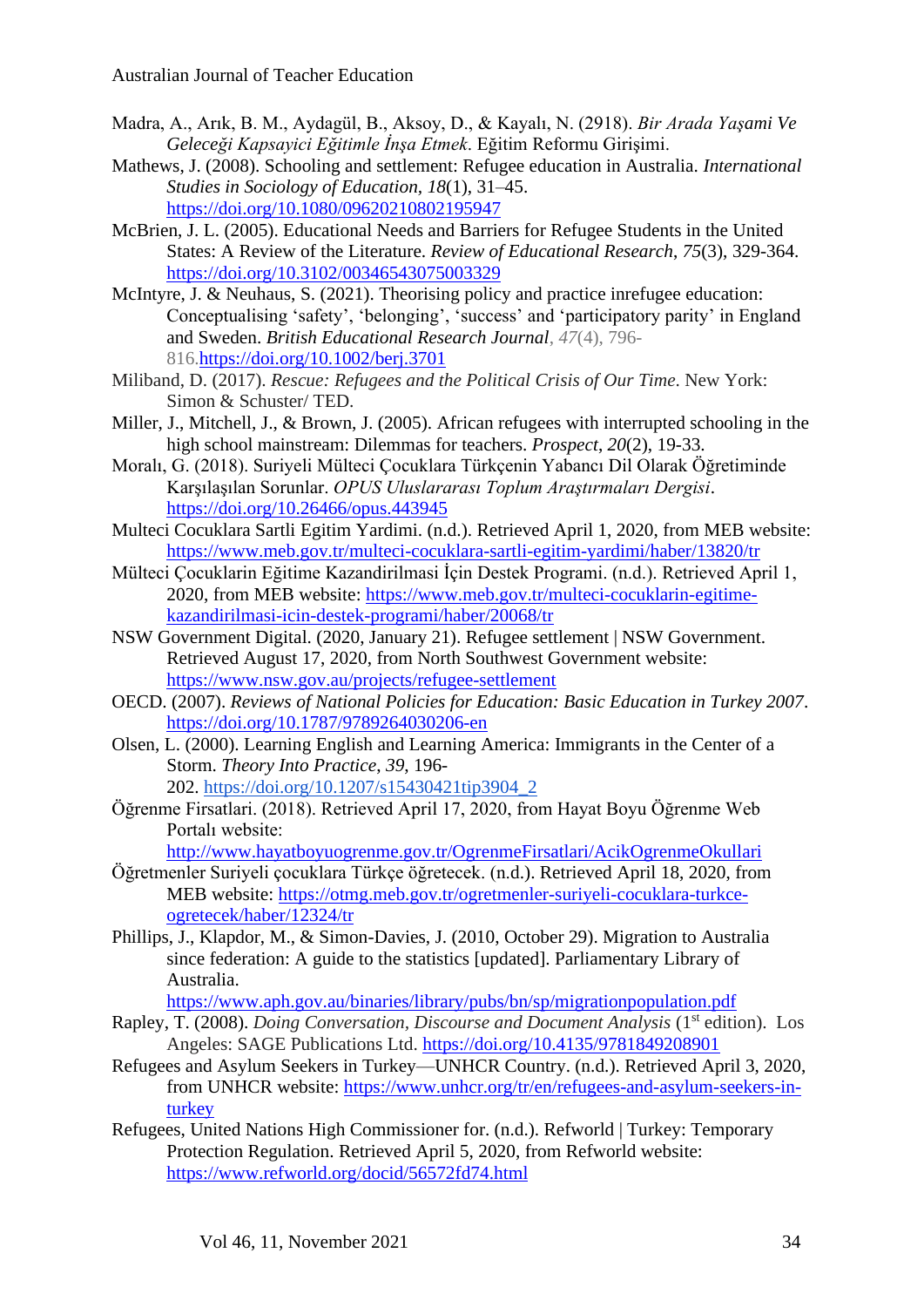- Rutland, S. D. (2006). *The Jews in Australia*. Cambridge; New York: Cambridge University Press.
- Rutter, J. (1999). *Refugee Children in the UK*. Maidenhead: Open University Press.
- Sabah, Daily. (2019, June 22). Turkey's refugee numbers hit 5 million, officials wary of newcomers. Retrieved April 3, 2020, from Daily Sabah website: [https://www.dailysabah.com/politics/2019/06/22/turkeys-refugee-numbers-hit-5](https://www.dailysabah.com/politics/2019/06/22/turkeys-refugee-numbers-hit-5-million-officials-wary-of-newcomers) [million-officials-wary-of-newcomers](https://www.dailysabah.com/politics/2019/06/22/turkeys-refugee-numbers-hit-5-million-officials-wary-of-newcomers)
- Sangster, S. (2002). *Teaching to learn: Exploring alternative teaching strategies for oral/aural learners*. Perth, Western Australia: Adult Migrant Education Service. Retrieved from<https://www.voced.edu.au/content/ngv%3A29193>
- Settlement Council of Australia [Fundamentals of Effective Settlement.]. (2018, November 5). Retrieved August 17, 2020, from [http://scoa.org.au/our-publications/scoa](http://scoa.org.au/our-publications/scoa-publications/fundamentals-effective-settlement-2018/)[publications/fundamentals-effective-settlement-2018/](http://scoa.org.au/our-publications/scoa-publications/fundamentals-effective-settlement-2018/)
- Seydı̇, A. R. (2014). Türkiye'nin Suriyeli Sığınmacıların Eğitim Sorununun Çözümüne Yönelik İzlediği Politikalar. *SDU Faculty of Arts and Sciences Journal of Social Sciences*, (31), 39.
- Shoah Resource Center. (n.d.). *Jewish Refugees in Australia*. [https://www.yadvashem.org/odot\\_pdf/Microsoft%20Word%20-%205787.pdf](https://www.yadvashem.org/odot_pdf/Microsoft%20Word%20-%205787.pdf)
- Silverman, D. (2000). Marking Boundaries: Culture as Category Work. *Qualitative Inquir*y, *6*(1), 107-128. Retrieved 2 June, 2021, from <https://doi.org/10.1177/107780040000600108>
- Şı̇mşek, H., Dağistan, A., Şahı̇n, C., Koçyı̇ğı̇t, E., Yalçinkaya, G. D., Kart, M., & Dağdelen, S. (2019). Kapsayıcı Eğitim Bağlamında Türkiye'de İlköğretim Programlarında Çokkültürlülüğün İzleri. *Ahi Evran Üniversitesi Sosyal Bilimler Enstitüsü Dergisi*, *5*(2), 177–197.<https://doi.org/10.31592/aeusbed.563388>
- Situation Syria Regional Refugee Response. (n.d.). Retrieved April 3, 2020, from UNHCR website:<https://data2.unhcr.org/en/situations/syria>
- Small, B. (2019). Refugee children have the right to a full education. *Human Rights Watch.* retrieved from [https://www.hrw.org/news/2019/12/16/refugee-children-have-right](https://www.hrw.org/news/2019/12/16/refugee-children-have-right-full-education)[full-education](https://www.hrw.org/news/2019/12/16/refugee-children-have-right-full-education) (accessed 22 May, 2021).
- Social and financial assistance—UNHCR Turkey—Help for refugees and asylum-seekers. (n.d.). Retrieved August 17, 2020, from UNHCR website: [https://help.unhcr.org/turkey/social-economic-and-civil-matters/social-and-financial](https://help.unhcr.org/turkey/social-economic-and-civil-matters/social-and-financial-assistance/)[assistance/](https://help.unhcr.org/turkey/social-economic-and-civil-matters/social-and-financial-assistance/)
- Suriyeli öğretmenlere eğitici eğitimi. (n.d.). Retrieved April 18, 2020, from MEB website: <http://meb.gov.tr/suriyeli-ogretmenlere-egitici-egitimi/haber/11662/tr>
- *SuriyeVeEgitimRaporTR.02.01.19.web-2.pdf*. (n.d.). Retrieved from [http://www.egitimreformugirisimi.org/wp](http://www.egitimreformugirisimi.org/wp-content/uploads/2017/03/SuriyeVeEgitimRaporTR.02.01.19.web-2.pdf)[content/uploads/2017/03/SuriyeVeEgitimRaporTR.02.01.19.web-2.pdf](http://www.egitimreformugirisimi.org/wp-content/uploads/2017/03/SuriyeVeEgitimRaporTR.02.01.19.web-2.pdf)
- Tansel, A., & Bircan, F. (2006). Demand for education in Turkey: A tobit analysis of private tutoring expenditures. *Economics of Education Review*, *25*(3), 303–313. <https://doi.org/10.1016/j.econedurev.2005.02.003>
- Taştan, C., & Çelik, Z. (2017). *The Education of Syrian Children in Turkey: Challenges and Recommendations*. Egitim-Bir-Sen Stratejik Arastirmalar Merkezi.
- The Royal Australasian College of Physicians. (2015). *Policy on Refugee and Asylum Seeker Health*. Sydney: RACP.
- Tösten, R., & Toprak, M. (2017). An Investigation of Forcibly Migrated Syrian Refugee Students at Turkish Public Schools. *Universal Journal of Educational Research*, *5*, 1149–1160.<https://doi.org/10.13189/ujer.2017.050709>